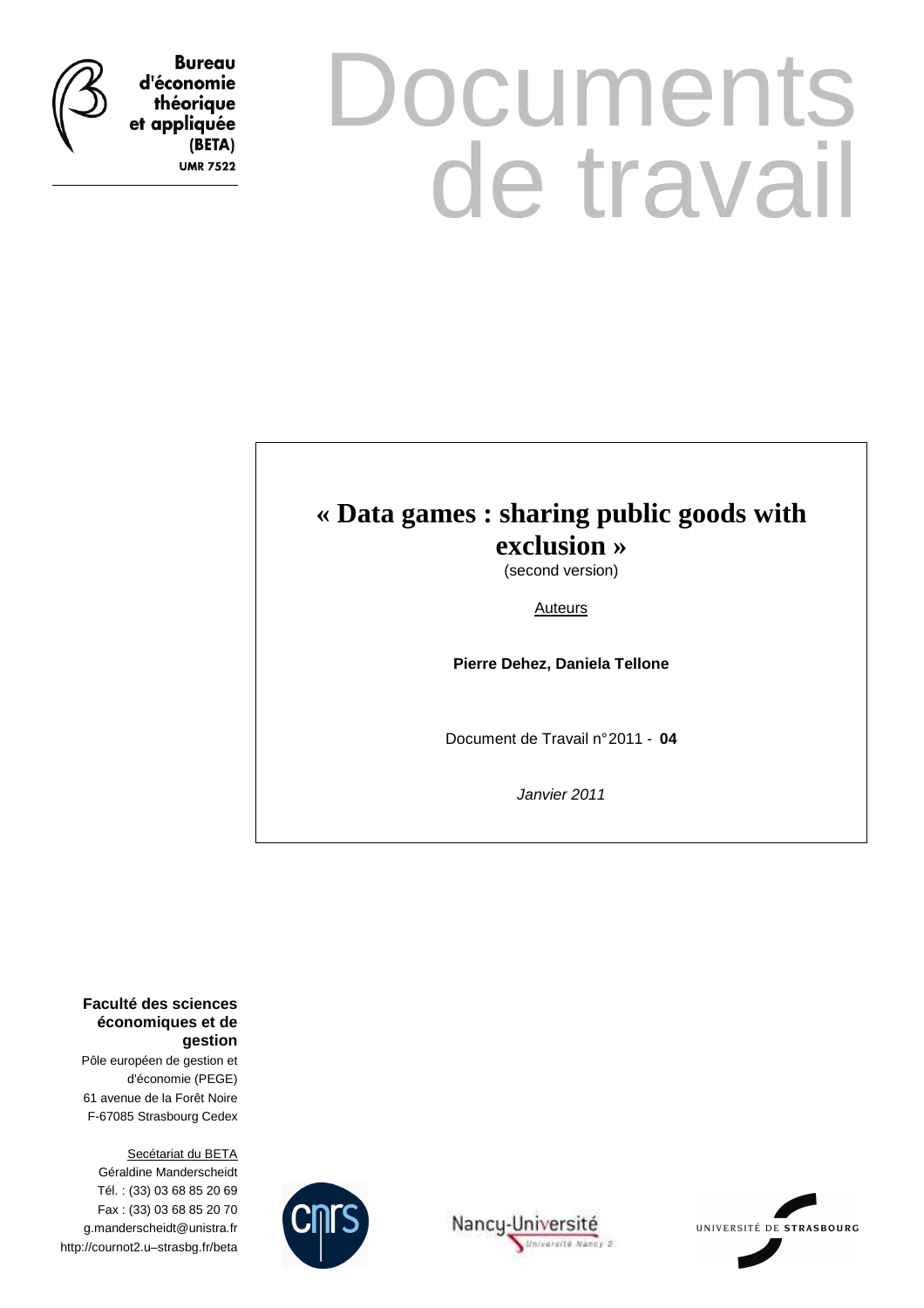#### **Data games: Sharing public goods with exclusion**

Pierre Dehez\* and Daniela Tellone\*\*

November 2010

#### **Abstract**

A group of firms decides to cooperate on a project that requires a combination of inputs held by some of them. These inputs are non-rival but excludable goods i.e. public goods with exclusion such as knowledge, data or information, patents or copyrights. We address the question of how firms should be compensated for the inputs they contribute. We show that this problem can be framed within a cost sharing game whose Shapley comes out as a natural solution. The main result concerns the regular structure of the core that enables a simple characterization of the nucleolus. However, compared to the Shapley value, the nucleolus defines compensations that appear to be less appropriate in the context of data sharing. Our analysis is inspired by the problem faced by the European chemical firms within the regulation program REACH that requires submission by 2018 of a detailed analysis of the substances they produce, import or use.

**JEL**: C71, H41, M41

 $\overline{\phantom{a}}$  , and the set of the set of the set of the set of the set of the set of the set of the set of the set of the set of the set of the set of the set of the set of the set of the set of the set of the set of the s

**Keywords**: cost sharing, Shapley value, core, nucleolus

This is a revised version of CORE Discussion Paper 2008-10. The authors are grateful to Alexandre Bailly for having drawn their attention to the data and cost sharing problem faced by the European chemical industry. Thanks are due to Theo Driessen, Pier Mario Pacini, Eve Ramaekers, Gisèle Umbhauer, Myrna Wooders and two anonymous referees for useful comments on earlier versions. Financial support from the Belgian *Interuniversity Pole of Attraction* (PAI) program is gratefully acknowledged.

<sup>\*</sup> CORE (University of Louvain) and BETA (CNRS – Universities of Strasbourg and Nancy) Email: pierre.dehez@uclouvain.be

<sup>\*\*</sup> CEREC (Facultés universitaires Saint-Louis, Bruxelles) Email: tellone@fusl.ac.be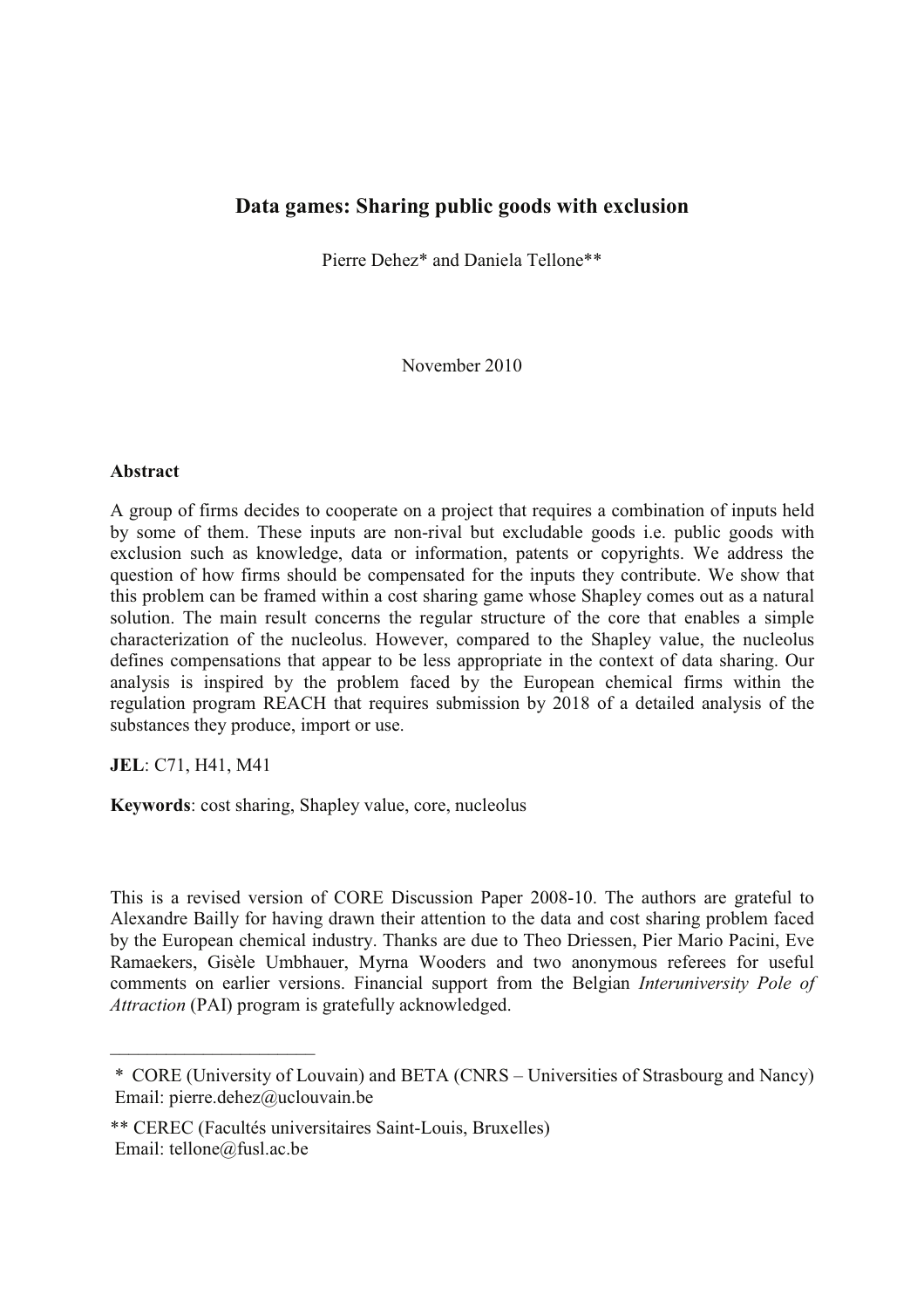#### **1. Introduction**

The present paper was initially motivated by the data sharing problem faced by the EU chemical industry, following the regulation imposed by the European Commission under the acronym "REACH" (**R**egistration, **E**valuation, **A**uthorization and Restriction of **Ch**emical substances). According to this regulation, manufacturers and importers are required to collect safety information on the properties of the chemical substances they produce, import or use, and to register that information in a central database run by the European Chemicals Agency (ECHA). This is a huge program. There are indeed about 30,000 substances and an average of 100 parameters for each substance! The European Commission encourages firms to cooperate by sharing the data they have collected over the past.<sup>1</sup> To implement this data sharing problem, a compensation mechanism is needed.<sup>2</sup>

This problem can be put in general terms as follows. A group of firms decides to cooperate on a project that requires the combination of various inputs held by some of them.<sup>3</sup> These inputs are non-rival but excludable goods i.e. public goods with exclusion such as knowledge, data or information, patents or copyrights.<sup>4</sup> The question is how to compensate the firms for the inputs they contribute. The problem can be framed within a cost game to which standard cost sharing rules can be applied, in particular the nucleolus, the Shapley value as well as simple accounting rules.

In what follows we shall use the term "data" and "players" for expository reasons and talk about "data (sharing) games". Data games are defined on the basis of the *replacement cost* of the inputs involved e.g. the present cost of duplicating the data or developing alternative technologies. The cost associated to a coalition is then simply the value of the missing data. It will be shown that data games, and the corresponding surplus sharing games, form an interesting class of transferable utility games on which the core, the nucleolus and the Shapley value can be characterized in a simple and straightforward way.

Data games are essential, subadditive and decreasing. They can be decomposed into a sum of elementary data games, one for each data. Data games have a non-empty core as the nocompensation allocation is always in the core. Indeed the cost associated to the grand coalition is zero and the costs associated to coalitions are non-negative. As a consequence, no

 $1$  Beyond the cost reducing motivation, the idea is to avoid unnecessary replications of analysis involving living beings.

<sup>&</sup>lt;sup>2</sup> The page echa.europa.eu/reach en.asp offers guidance for the implementation of REACH. The compensation formula that is proposed there is analyzed by Béal et al. (2010) who also consider and analyze other formulas.

 $3$  See Katz (1995) for a discussion of joint ventures involving complementary inputs.

<sup>&</sup>lt;sup>4</sup> To quote Drèze (1980, p.6): "Public goods with exclusion are public goods ... the consumption of which by individuals can be controlled, measured and subjected to payment or other contractual limitations."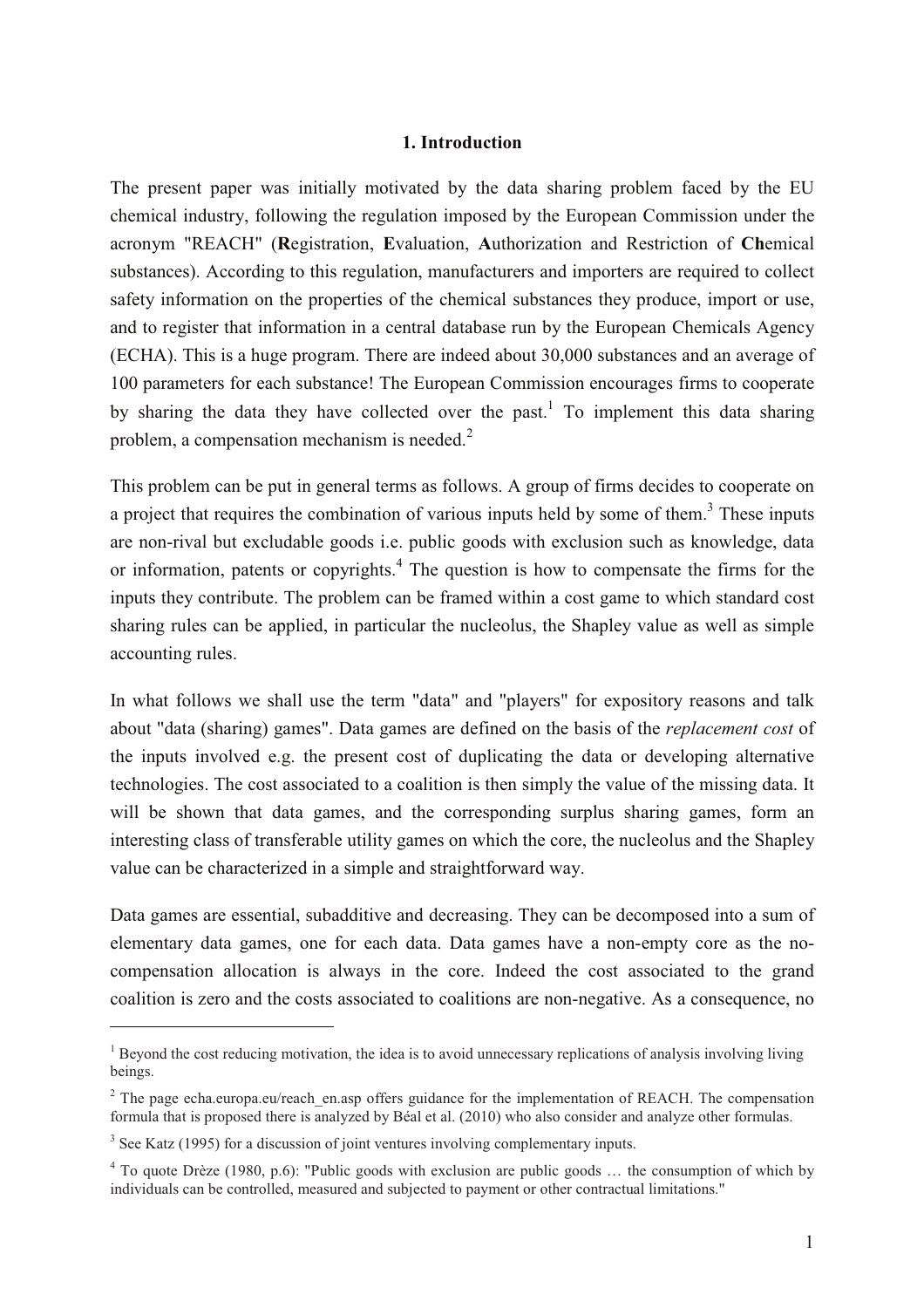coalition can object when no one is asked to pay. We shall see that the core actually limits the extent of compensation and, in some situations, even excludes any compensation.

To illustrate the compensation problem, let us consider the case of a single data worth 1. If there are two players and the data is not available, each player should pay 1/2. If the data is held by a single player, a fair compensation would require the player without the data to pay 1/2 to the other player. Equivalently, each player pays 1/2 but the player holding the data gets 1 back. By the same argument, if there are *n* players, only one holding the data, the players without data pay  $1/n$  each to the data holder. This allocation is actually the Shapley value as well as the nucleolus of the associated cost game. However the two solutions differ once two players or more hold the data. Assume that  $t \geq 2$  players hold the data. Extending the previous rule suggests that they get back  $1/t$  each. The  $n-t$  players without data pay  $1/n$ each and the *t* data holders receive  $1/t - 1/n$  each: the worth of the data is uniformly distributed among all players and is uniformly redistributed among the data holders. This is the Shapley value of the associated cost game and it differs from the nucleolus that in this case excludes any compensation. This is actually a property of the core when more than one player hold the data, a property that results from the competition among data holders. Surprisingly, the allocation resulting from the equal charge accounting rule happens to be precisely the nucleolus.

In some situations there may be reasons to treat players asymmetrically, independently of the initial distribution of data. For instance, firms engaged in a joint project may have different sizes as measured, for instance, by their market shares. Such situations can be accommodated by using the asymmetric Shapley value for which exogenous weights are assigned to players. The case where some players are assigned a *zero* weight is of particular interest in a context of data sharing. Some players may indeed hold data while not being otherwise part of the joint project. This is the case in REACH where independent laboratories, like university laboratories, hold relevant data on chemical substances while not being part of the submission process.

The paper is organized as follows. Cost games are introduced in Section 2. Section 3 is devoted to the definition and properties of data games. The core of a data game is defined in Section 4 where it is shown to be a regular simplex. The nucleolus and the Shapley value are defined and analyzed in the subsequent two sections. The asymmetric (or weighted) Shapley value is defined and analyzed in Section 7 with a particular attention to the case where some players are assigned a zero weight. Weighted charge sharing rules are defined and applied to data games in Section 8. It is shown that they produce core allocations for any choice of weights. Section 9 is devoted to the particular situation where data sets form a partition of the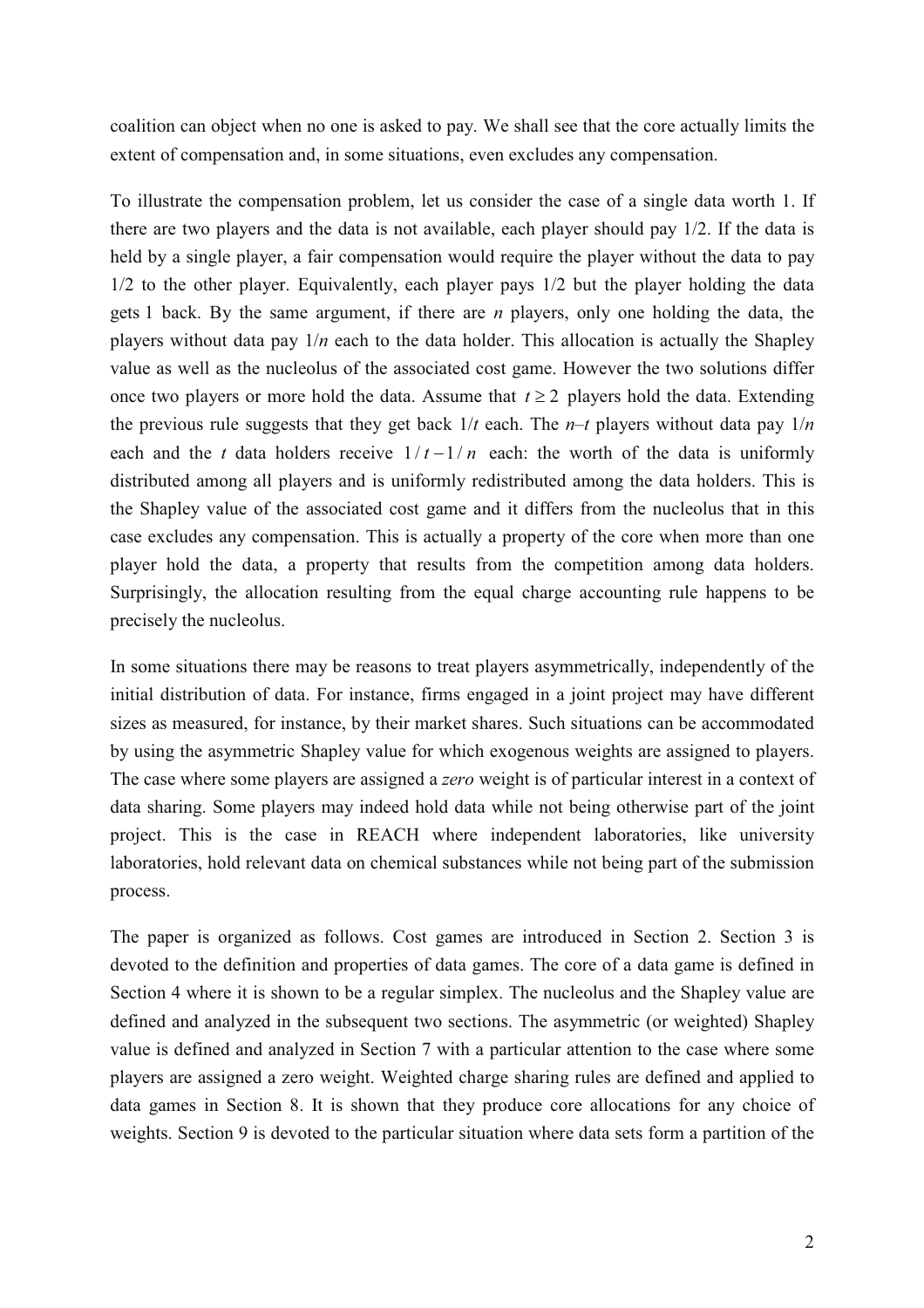complete data set, a situation that fits joint ventures involving patents or copyrights.<sup>5</sup> Data games are shown to be concave in that particular case, with the consequence that the Shapley value and the nucleolus coincide. Concluding remarks are offered in the last section.

#### **2. Preliminaries: cost games**

A set  $N = \{1, \ldots, n\}$  of players,  $n \ge 2$ , have a common project and face the problem of dividing its cost. The cost of realizing the project to the benefit of any coalition is also known. This defines a real-valued function *C* on the subsets of *N*. Assuming  $C(\emptyset) = 0$ , a pair (*N,C*) defines a *cost* game.<sup>6</sup> An *sharing rule*  $\varphi$  associates a cost allocation  $y = \varphi(N, C)$  to any cost game  $(N, C)$  such that  $\sum_{i=1}^{n} y_i = C(N)$ . The *dual*  $(N, C^*)$  of a cost game  $(N, C)$  is defined by  $C^*(S) = C(N) - C(N \setminus S)$ . The natural *surplus game*  $(N, V)$  associated with a cost game  $(N, C)$  is defined by:

$$
V(S) = \sum_{i \in S} C(i) - C(S) \tag{1}
$$

**Notation:** The letters *n, s, t,...* denote the size of the sets *N, S, T,...* For a vector *y,*  $y(S)$ denotes the sum over *S* of its coordinates. Sums over empty sets are equal to zero. Coalitions are identified as  $ijk...$  instead of  $\{i,j,k,...\}$ . For any set *S*,  $S \setminus i$  denotes the coalition from which player *i* has been removed.

We denote by  $G(N)$  the set of all real valued functions defined on the subsets of some finite set *N*.  $G(N)$  is a vector space. The collection of  $2^n - 1$  "unanimity" games

$$
uT(S) = 1 \text{ if } T \subset S
$$
  
= 0 if not

defined for all  $T \subset N$ ,  $T \neq \emptyset$ , forms a basis of  $G(N)$ . These games have been introduced by Shapley in 1953 to prove existence and uniqueness of the value. Here we shall use the basis formed by the collection of  $2^n - 1$  "fixed cost" games

$$
e_T(S) = 1 \quad \text{if } S \cap T \neq \emptyset
$$
  
= 0 \quad \text{if not} \tag{2}

defined for all  $T \subset N$ ,  $T \neq \emptyset$ . These games have been introduced by Kalai and Samet (1987) as duals of the unanimity games:  $e_T = u_T^*$ . They are used by Dehez (2011) to characterize the weighted Shapley value in terms of the allocation of fixed costs, along the lines suggested by Shapley (1981b).

 $<sup>5</sup>$  The problem of sharing an information protected by a patent has been studied in a cooperative framework by</sup> Muto, Potters and Tijs (1989) for the case of a single owner and from a profit sharing point of view.

 $6$  See for instance Young (1985) or Moulin (1988, 2003).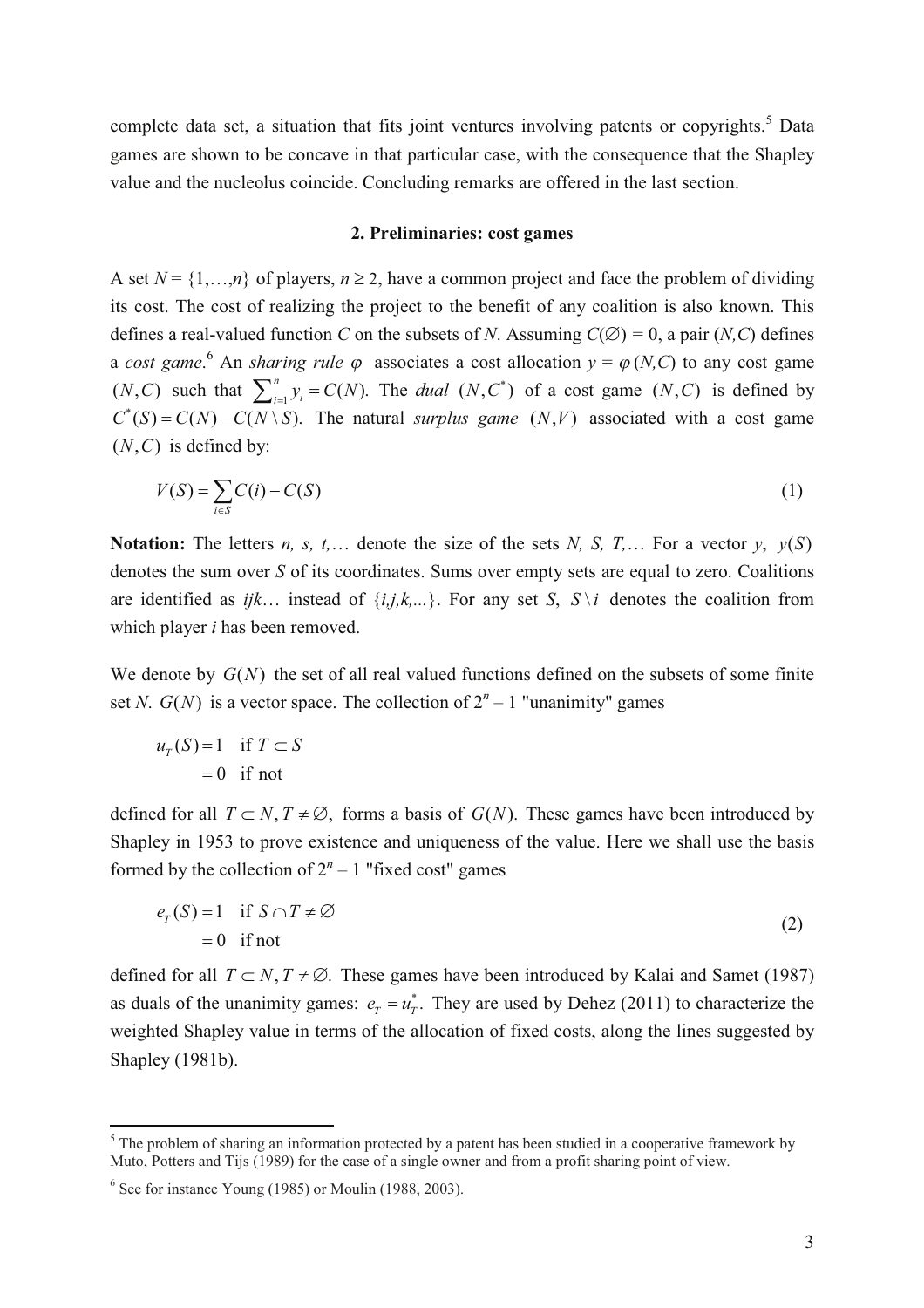Marginal costs play a central role in cost allocation. Given a coalition *S* and a player *i* in *S*, the *marginal cost* of player *i* with respect to coalition *S* is defined by  $C(S) - C(S \setminus i)$ . Let  $\Sigma_n$  be the set of all players' permutations. To each permutation  $\sigma = (i_1, ..., i_n) \in \Sigma_n$  we associate the vector of marginal costs  $\mu(\sigma)$  whose elements are given by:

$$
\mu_{i_1}(\sigma) = C(i_1) - C(\emptyset) = C(i_1)
$$
  

$$
\mu_{i_k}(\sigma) = C(i_1, ..., i_k) - C(i_1, ..., i_{k-1}) \quad (k = 2, ..., n)
$$

It is easily seen that this defines a cost allocation.

A cost game  $(N, C)$  is *symmetric* if the players are substitutable: only the size of a coalition determines its cost. It is *increasing* (resp. *decreasing*) if  $S \subset T \Rightarrow C(S) \leq C(T)$  (resp.  $\geq$ ). It is *essential* if  $C(N) < \sum_{i \in N} C(i)$ . It is *subadditive* if  $S \cap T = \emptyset \Rightarrow C(S \cup T) \leq C(S) + C(T)$ . It is *concave* if  $C(S \cup T) \leq C(S) + C(T) - C(S \cap T)$  for all *S* and *T*.<sup>7</sup> Hence concavity implies subadditivity. The surplus game associated with a subadditive (resp. concave) cost game is super-additive (resp. convex) and the total surplus to be divided is positive if the cost game is essential. Most solution concepts agree on the class of concave cost games as was proved by Shapley (1971) and Maschler, Peleg and Shapley (1972, 1979): the core is the unique stable set (in the sense of von Neumann and Morgenstern) and it coincides with the bargaining set (with respect to the grand coalition); the kernel and the nucleolus coincide; the Shapley value is centrally located in the core.<sup>8</sup>

#### **3. Data sharing situations and associated cost games**

Given a set  $M_0$  of data and a set  $N = \{1,...,n\}$  of players, a *data sharing situation* is defined by a collection of sets  $M = (M_1, ..., M_n)$  where  $M_i \subset M_0$  specifies the data held by player *i*, and a cost vector *d* where  $d_h > 0$  is the cost of *reproducing* data *h*. We assume that each data is held by at least one player:  $\bigcup_{i \in N} M_i = M_0$ .<sup>9</sup> There are no further restrictions: players may hold no data,  $M_i = \emptyset$ , or hold the complete data set  $M_i = M_0$ . We denote by  $DS(N)$  the set of data sharing situations  $(M, d)$  on a given set N of players.

If  $M_s = \bigcup_{i \in S} M_i$  is the set of data held by coalition *S*, the cost associated with a coalition is the value of acquiring the missing data:

$$
C(S) = \sum_{h \in M_0 \setminus M_S} d_h = v_0 - \sum_{h \in M_S} d_h \text{ for all } S \neq \emptyset
$$
 (3)

<sup>&</sup>lt;sup>7</sup> Equivalently, a cost game (*N,C*) is concave if, for all *i*, the marginal costs  $C(S) - C(S|i)$  are non increasing with respect to set inclusion.

<sup>&</sup>lt;sup>8</sup> The Shapley value is indeed the average of the marginal cost vectors while the core of a concave game is the polyhedra whose vertices are the marginal cost vectors (a necessary and sufficient condition for concavity).

<sup>&</sup>lt;sup>9</sup> As indicated in the concluding section, that assumption actually entails no loss of generality.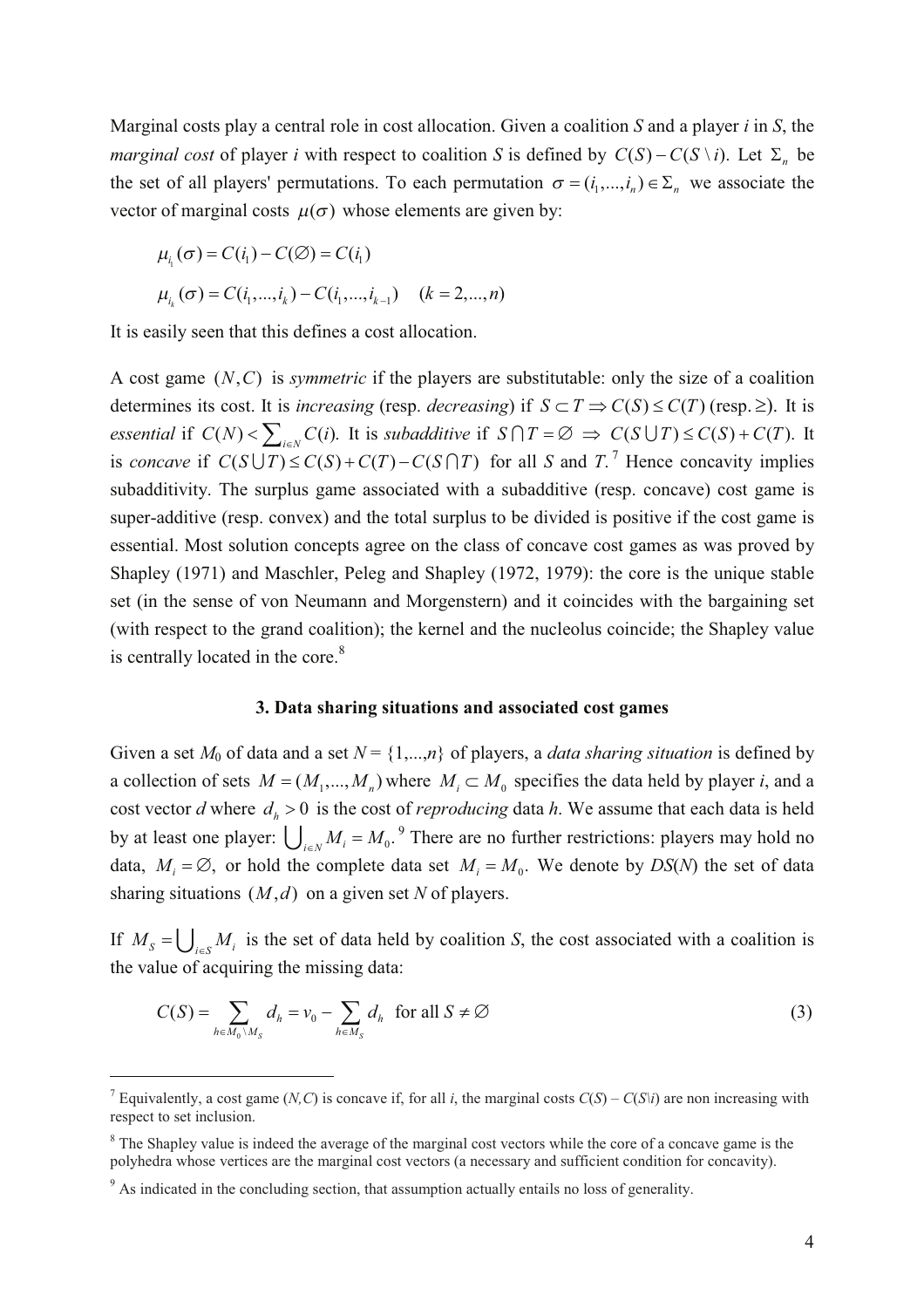where  $v_0 = \sum_{h \in M_0} d_h$  is the value of the complete data set. This defines the cost game  $(N, C)$  – called *data game* – associated to the data sharing situation  $(M,d) \in DS(N)$ . We denote by  $DG(N) \subset G(N)$  the set data cost functions on a given set *N* of players. Because  $C(N) = 0$ , data games are pure "compensation" games.

**Example 1** Consider the data sharing situation involving 3 players and defined by the data sets  $M_1 = \emptyset$ ,  $M_2 = \{1,2\}$  and  $M_3 = \{2,3\}$ , and by cost vector  $d = (6, 9, 12)$ . The corresponding data game  $(N, C)$  and associated surplus game  $(N, V)$  as defined by (1) are then given by:

| $C(1) = d_1 + d_2 + d_3 = v_0 = 27$ | $V(1) = V(2) = V(3) = 0$ |
|-------------------------------------|--------------------------|
| $C(2) = C(12) = d_3 = 12$           | $V(12) = V(13) = 27$     |
| $C(3) = C(13) = d_1 = 6$            | $V(23) = 18$             |
| $C(23) = C(123) = 0$                | $V(123) = 45$            |

**Lemma 1** Data games are subadditive and decreasing. Data games where at least one player does not hold the complete data set  $(M_i \neq M_0$  for some *i*) are essential.

**Proof**  $M_0 \neq M_i$  for some *i* implies  $\sum_{i \in N} C(i) = n v_0 - \sum_{i \in N} \sum_{h \in M_i} d_h > 0$ . Essentiality then follows from  $C(N) = 0$ . To verify subadditivity, assume  $S \cap T = \emptyset$ . We then have:

$$
C(S) + C(T) = 2v_0 - \sum_{h \in M_S} d_h - \sum_{h \in M_T} d_h = C(S \cup T) + v_0 - \sum_{h \in M_S \cap M_T} d_h \ge C(S \cup T)
$$

To verify that a data game is decreasing, let  $S \subset T$ ,  $S \neq \emptyset$ . We then have  $M_S \subset M_T$  and as a consequence

$$
C(T) - C(S) = \sum_{h \in M_S} d_h - \sum_{h \in M_T} d_h \le 0.
$$

Let  $T_h = \{ i \in N \mid h \in M_i \}$  and  $t_h = |T_h|$  denote the subset of players holding data *h* and the size of *T<sup>h</sup>* respectively. An "elementary" data sharing situation is a situation where there is a single data. An elementary data game  $(N, C_h)$  can then be associated to each data *h*:

$$
C_h(S) = 0 \quad \text{if } S \cap T_h \neq \emptyset
$$
  
=  $d_h$  if  $S \cap T_h = \emptyset$  (4)

for all  $S \subset N$ ,  $S \neq \emptyset$ . Clearly any data game as defined by (3) can be decomposed into a sum of elementary data games (4):

$$
\sum_{h \in M_0} C_h(S) = \sum_{h \in M_0 \setminus M_S} d_h = C(S)
$$

and elementary data games can be written in terms of fixed cost games (2):

$$
C_h(S) = (1 - e_{T_h}(S)) d_h
$$
 (5)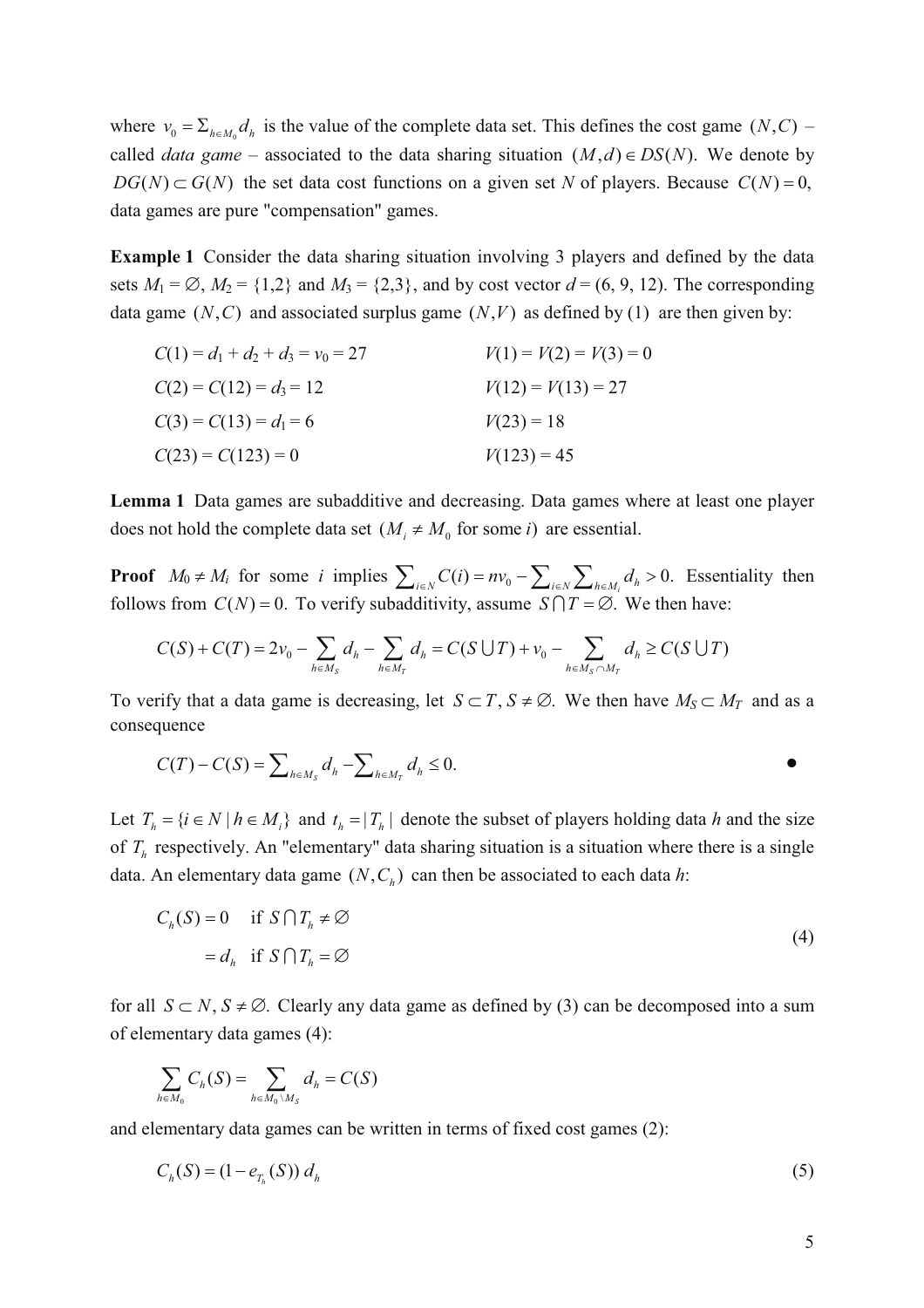#### **4. Imputations and core allocations**

An *imputation y* is an individually rational cost allocation:  $v(N) = C(N)$  and  $v(i) \leq C(i)$  for all  $i \in N$ . We denote by  $I(N, C)$  the set of imputations of the cost game  $(N, C)$ , a nonempty subset of  $\mathbb{R}^n$  that has dimension  $n-1$  if the game is essential.

Imputations *y* of the cost game  $(N, C)$  and imputations *x* of the associated surplus game (1) are related by the following identities:

$$
x_i + y_i = C(i) \quad i = 1,...,n
$$
 (6)

The *core* is the set of imputations *y* against which no coalition can object:

$$
\mathbb{C}(N, C) = \{ y \in \mathbb{R}^n \mid y(N) = 0 \text{ and } y(S) \le C(S) \text{ for all } S \subset N \}
$$
 (7)

i.e. no coalition pays more that its stand-alone cost.<sup>10</sup> In general, the core is a *convex polyhedron*, possibly empty, whose dimension does not exceed  $n-1$ .<sup>11</sup> Data games being subadditive, the set of imputations is non-empty. The core of a data game is non-empty: it always contains the trivial allocation  $0 = (0, 0, \ldots, 0)$  defined by the absence of compensation. Indeed,  $C(N) = 0$  and  $C(S) \ge 0$  for all  $S \subset N$ .

Furthermore the core of a data game has a simple and regular structure that depends only on the data held by *single* players. Given a data sharing situation  $(M, d) \in DS(N)$  we denote by  $\bar{M}_0 \subset M_0$  the subset of data held by single players and by  $\bar{M}_i = M_i \cap \bar{M}_0$  the subset of data player *i* is alone to hold. On that basis, we define 0 and  $\overline{v}_0 = \sum d_h$ . *i*  $v_i - \sum u_h$  and  $v_0 - \sum u_h$  $h \in M_i$   $h \in M$  $\overline{v}_i = \sum d_h$  and  $\overline{v}_0 = \sum d_h$  $=\sum_{h\in \overline{M}_i} d_h$  and  $\overline{v}_0 = \sum_{h\in \overline{M}_0} d_h$ . In particular  $\overline{v_i} = C(N \setminus i).$ 

**Proposition 1** Consider the data sharing situation  $(M,d) \in DS(N)$  and the associated cost function  $C \in DG(N)$ . If  $\overline{M}_0 = \emptyset$ ,  $\mathbb{C}(N, C) = \{0\}$ . If instead  $\overline{M}_0 \neq \emptyset$ ,  $\mathbb{C}(N, C)$  is the regular and full dimensional simplex whose *n* vertices  $(\pi^1, ..., \pi^n)$  are:

$$
\pi^{1} = (\overline{\nu}_{0} - \overline{\nu}_{1}, -\overline{\nu}_{2}, ..., -\overline{\nu}_{n})
$$
  
\n
$$
\pi^{2} = (-\overline{\nu}_{1}, \overline{\nu}_{0} - \overline{\nu}_{2}, ..., -\overline{\nu}_{n})
$$
  
\n...  
\n
$$
\pi^{n} = (-\overline{\nu}_{1}, -\overline{\nu}_{2}, ..., \overline{\nu}_{0} - \overline{\nu}_{n})
$$
\n(8)

<sup>&</sup>lt;sup>10</sup> The core was introduced by Gillies (1953). Equivalently, an allocation *y* belongs to the core *if and only if*  $y(S) \ge C(N) - C(N|S)$  for all  $S \subset N$ . There is *no cross-subsidization* in the sense that every coalition pays at least its marginal cost. See Faulhaber (1975).

<sup>&</sup>lt;sup>11</sup> A *polyhedron* (or polyhedral set) in  $\mathbb{R}^n$  is the intersection of a finite number of closed half spaces of  $\mathbb{R}^n$ . See Grünbaum (2003).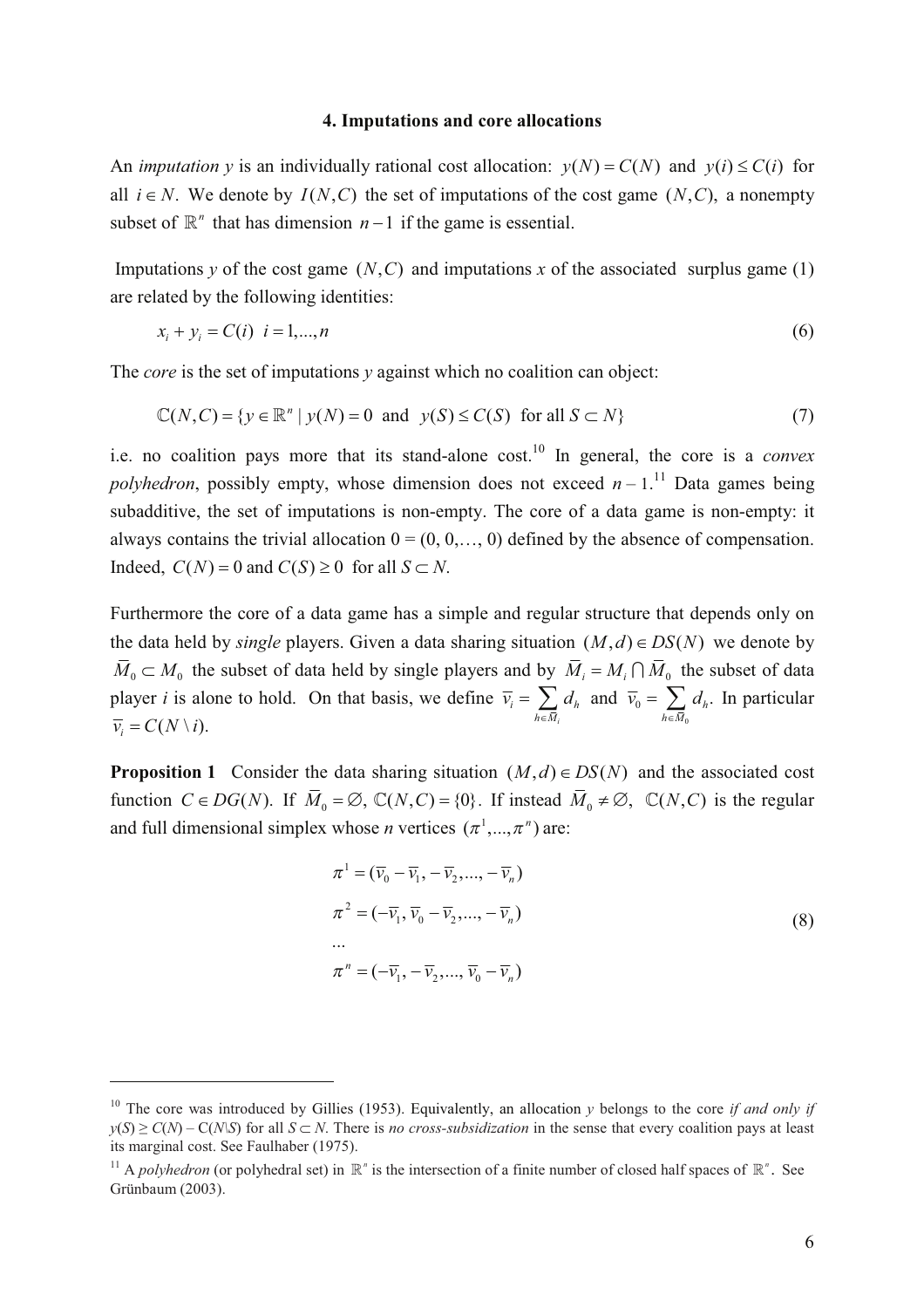**Proof** Using (7), the core can be written simply as

$$
\mathbb{C}(N, C) = \{ y \in \mathbb{R}^n \mid y(N) = 0 \text{ and } y_i \ge -\overline{v}_i \text{ for all } i = 1, \dots n \}
$$
(9)

Indeed, if  $y \in \mathbb{C}(N, C)$  we have  $y(N \setminus i) \le C(N \setminus i) = \overline{v}_i$  and therefore  $y_i \ge -\overline{v}_i$ . If now y satisfies (9) and  $S \subset N$ ,  $S \neq \emptyset$ , we have:

$$
y(N \setminus S) \ge -\sum_{i \in N \setminus S} \overline{v_i} = -C(S)
$$

 $y(N) = 0$  then implies  $\setminus S$   $i \in N \setminus S$   $h \in M_0 \setminus N$  $(S) \leq \sum_i \overline{v}_i$  where  $\sum_i \overline{v}_i \leq \sum_i d_h = C(S)$  for all  $S \subset N$ . *S i* where  $\sum_{i} v_i = \sum_{i} u_i$  $i \in N \setminus S$   $i \in N \setminus S$   $h \in M_0 \setminus M$  $y(S) \leq \sum \overline{v_i}$  where  $\sum \overline{v_i} \leq \sum d_h = C(S)$  for all  $S \subset N$  $\leq \sum_{i \in N \setminus S} \overline{v_i}$  where  $\sum_{i \in N \setminus S} \overline{v_i} \leq \sum_{h \in M_0 \setminus M_S} d_h = C(S)$  for all  $S \subset$ 

Translating the core by adding the vector  $\overline{v} = (\overline{v}_1, ..., \overline{v}_n)$ , we obtain the standard simplex  $\{y \in \mathbb{R}^n_+ \mid y(N) = \overline{v}_0\}$ .<sup>12</sup> If  $\overline{M}_0 \neq \emptyset$ , positivity of  $\overline{v}_0$  ensures full dimensionality and core vertices are obtained by subtracting the vector  $\overline{v}$ . If  $M_0 = \emptyset$ ,  $\overline{v}_i = 0$  for all  $i = 0,1,...,n$  and  $\mathbb{C}(N, C) = \{0\}$ .  $\bullet$ 

Once each data is held by more than two players, the core reduces to the no compensation allocation. Furthermore, no player can expect a compensation if he/she is not alone to hold some data.

Hence, if  $\overline{M}_0 \neq \emptyset$ , the core of a data game is a regular simplex of dimension *n*-1 i.e. an equilateral triangle for  $n = 3$ , a regular tetrahedron for  $n = 4,...$  Its center of gravity is simply the average of its vertices, a property that will be used later to define the nucleolus. Its *n* facets have dimension  $n-2$  and are given by:<sup>13</sup>

$$
F_i = \{ y \in \mathbb{R}^n \mid y(N) = 0, \ y_i = -\overline{v_i} \} = \{ y \in \mathbb{R}^n \mid y(N) = 0, \ y(N \setminus i) = \overline{v_i} \} \quad (i = 1, \dots n)
$$

as illustrated by the figure below for  $n = 3$ .

For the game defined in Example 1,  $\bar{v} = (0,6,12)$  and the core is given by:

$$
\mathbb{C}(N, C) = \{ y \in \mathbb{R}^n \mid y_1 + y_2 + y_3 = 0, y_1 \ge 0, y_2 \ge -6, y_3 \ge -12 \}
$$

Its vertices are  $\pi^1 = (18, -6, -12)$ ,  $\pi^2 = (0, 12, -12)$  and  $\pi^3 = (0, -6, 6)$ , and its center of gravity is the allocation  $(6,0,-6)$ .

<sup>&</sup>lt;sup>12</sup> The unit simplex  $\Delta_n = \{ y \in \mathbb{R}^n_+ \mid y(N) = 1 \}$  is obtained by dividing by  $\overline{v}_0$ .

<sup>&</sup>lt;sup>13</sup> A *simplex* in  $\mathbb{R}^n$  is the convex hull of *n* affinely independent vectors. A simplex is a polyhedral set. A *facet* is a maximal proper face of a polyhedral set. See Grünbaum (2003). Cost games whose core are regular simplices are 1*-concave* games. See Driessen (1985).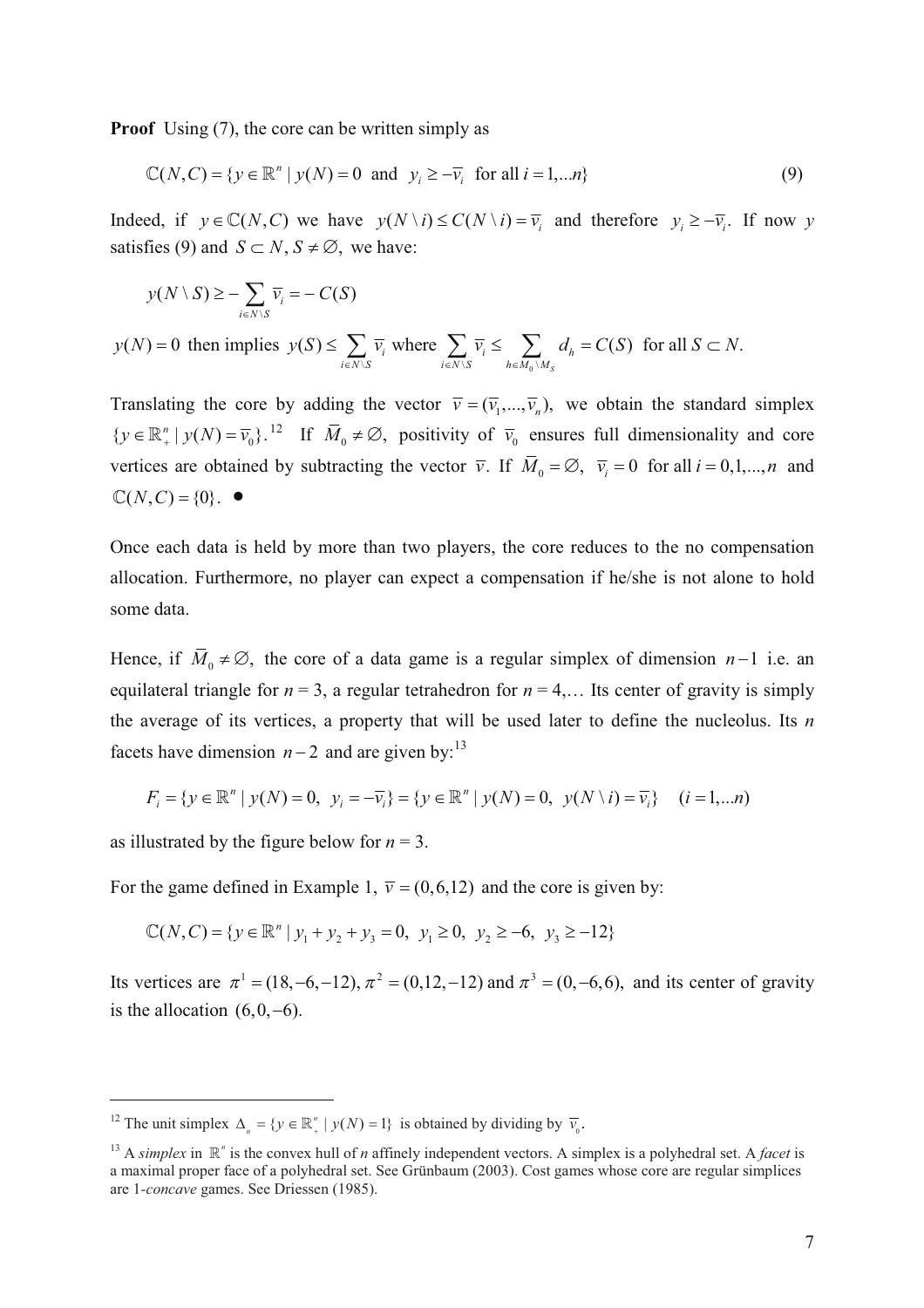

The core of a 3-player data game and its nucleolus

Consider an elementary data game  $(N, C_h)$ . By Proposition 1, if  $t_h = 1$ , say  $T_h = \{1\}$ , the core is the regular simplex with vertices

$$
\pi^{1} = (0, ..., 0)
$$
  
\n
$$
\pi^{2} = (-d_{h}, d_{h}, 0, ..., 0)
$$
  
\n...  
\n
$$
\pi^{n} = (-d_{h}, 0, ..., 0, d_{h})
$$

If instead  $t_h \geq 2$ , the core reduces to  $\{0\}$ : the absence of compensation reflects the competition between data holders.

It is easily verified that the vertices of a data game  $(N, C)$  are the sum of the vertices of the elementary games associated to the data in  $\overline{M}_0$ . Hence we have the following result.

**Corollary 1** The core of a data game is the sum of the cores of the elementary games associated to the data held by single players:

$$
\mathbb{C}(N, C) = \sum_{h \in \overline{M}_0} \mathbb{C}(N, C_h) \text{ if } \overline{M}_0 \neq \emptyset
$$

$$
= \{0\} \quad \text{if } \overline{M}_0 = \emptyset
$$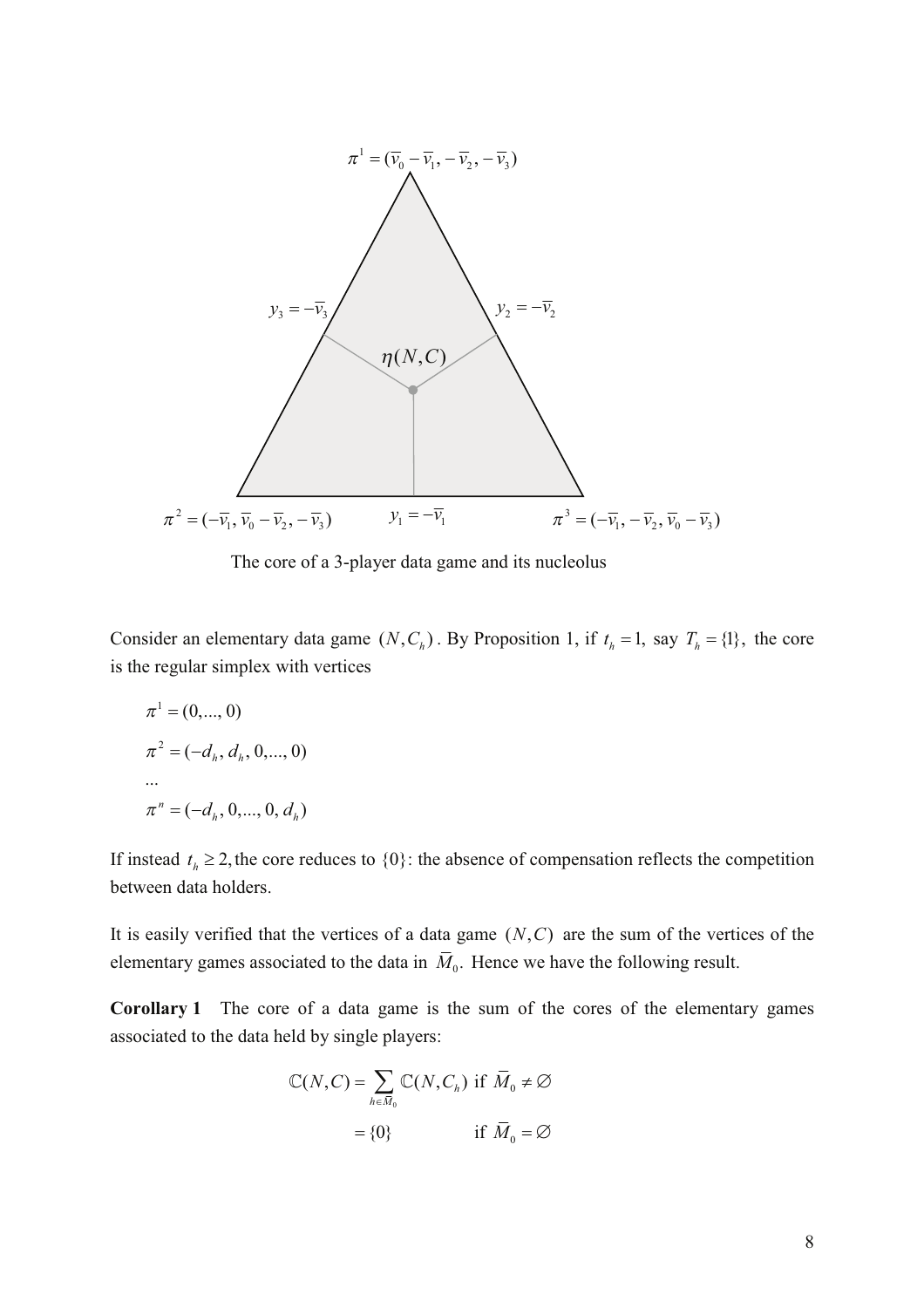#### **5. The nucleolus**

Given an imputation  $y \in I(N, C)$  and a coalition  $S \subset N$  ( $S \neq \emptyset, N$ ), we define the "excess"

$$
e(y, S) = y(S) - C(S)
$$

as the difference between what coalition *S* contributes under  $\nu$  and its cost. An imputation  $\nu$ belongs to the core if  $e(y, S) \le 0$  for all  $S \subset N$  ( $S \ne \emptyset, N$ ). The *least core* and the *nucleolus* are solution concepts concerned with the minimization of these excesses. The least core is the set of imputations that minimize the largest excess:

$$
\operatorname{Min}_{y \in I(N, C)} \operatorname{Max}_{\substack{S \subset N \\ S \neq \emptyset, N}} e(y, S)
$$

It has dimension at most  $n-2$ . If the core is non-empty, the least core is obviously a subset of the core. The nucleolus introduced by Schmeidler (1969) goes further by comparing excesses lexicographically so as to eventually retain a unique allocation.

**Proposition 2** Consider the data sharing situation  $(M,d) \in DS(N)$  and the associated cost function  $C \in DG(N)$ . If  $M_0 = \emptyset$ ,  $\eta(N, C) = 0$ . If instead  $M_0 \neq \emptyset$ , the nucleolus is given by the average of the vertices of its core:

$$
\eta_i(N, C) = \frac{\overline{v}_0}{n} - \overline{v}_i \quad (i = 1, \dots n)
$$
\n(10)

**Proof** If  $\overline{M}_0 \neq \emptyset$ , the core is given by (9) and the definition of the least core then simplifies to:

 $\text{Min}_{y \in I(N, y)} \text{Max}_{i \in N} e(y, N \setminus i)$ 

where  $e(y, N \setminus i) = y(N \setminus i) - \overline{y_i} = -(y_i + \overline{y_i})$ . The least core is therefore uniquely defined by the equations:

$$
y(N) = 0
$$
 and  $y_i + \overline{y_i} = a$   $(i = 1,...n)$  (11)

for some real *a*. Solving (11), we get:

$$
y_i = a - \overline{v_i}
$$
 with  $a = \frac{\overline{v_0}}{n}$ 

The least core being uniquely defined, it coincides with the nucleolus.  $\bullet$ 

The nucleolus is also center of gravity defined as the average of core vertices.<sup>14</sup> It is located at equal distance from the core's facets.<sup>15</sup> Hence a player is compensated *if and only if* the value

<sup>&</sup>lt;sup>14</sup> Notice that the Shapley value and the nucleolus have a similar formula. The nucleolus can be viewed as the restriction of the Shapley value to the data held by single players.

<sup>&</sup>lt;sup>15</sup> The center of gravity of the core has been proposed as a possible core selection by Gonzáles-Díaz and Sánchez-Rodríguez (2007).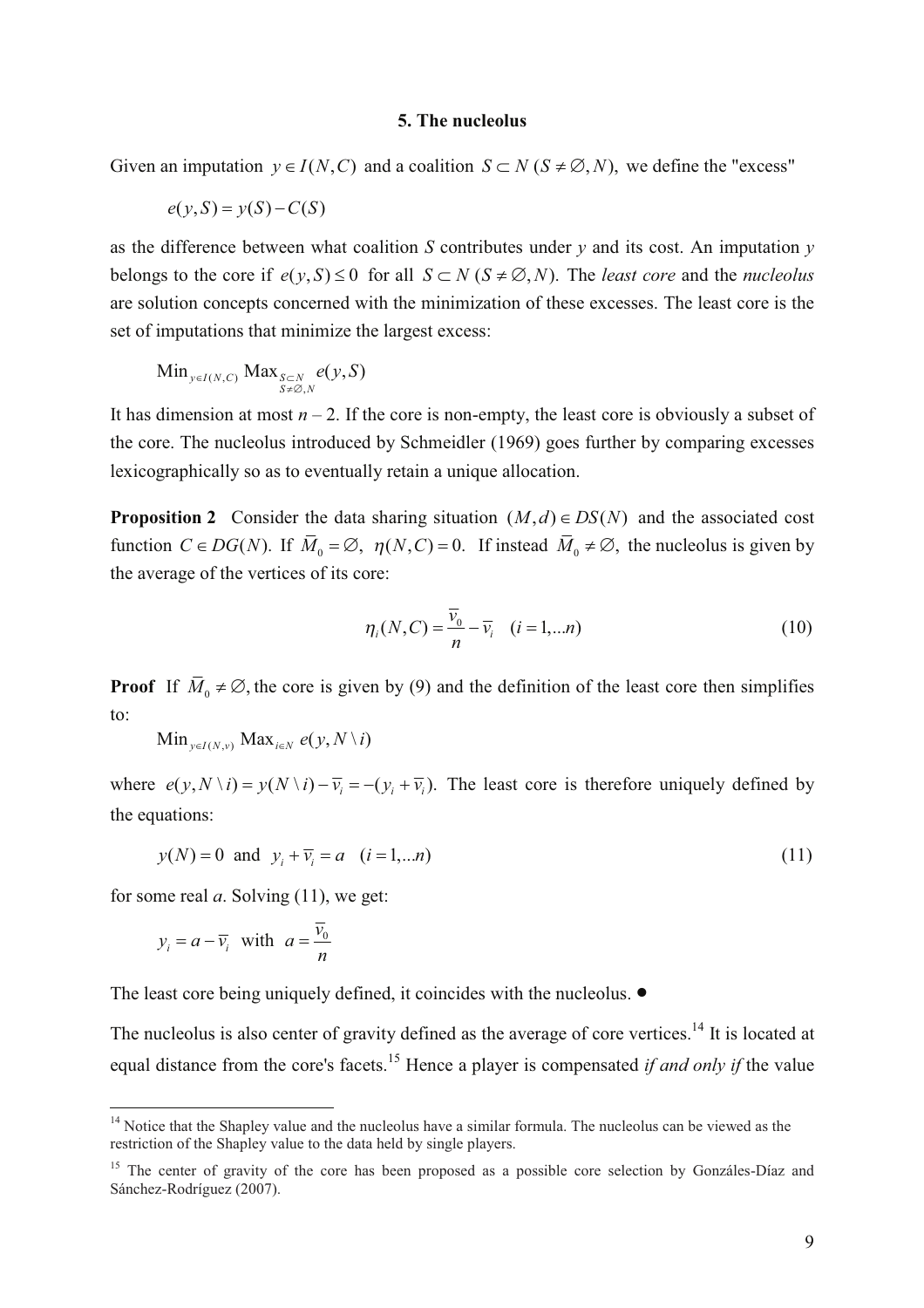of the data he or she is *alone* to hold exceeds the per capita value of the data held by *single* players. For the game defined in Example 1, the nucleolus is the allocation  $(6, 0, -6)$ .

#### **6. The Shapley value**

The (symmetric) Shapley value of a cost game  $(N, C)$  is the average marginal cost vector:

$$
\varphi(N,C) = \frac{1}{n!} \sum_{\sigma \in \Sigma_n} \mu(\sigma)
$$

It is the unique *additive* sharing rule on  $G(N)$  that satisfies *symmetry* (players with identical marginal costs are *substitutes* and pay the same amount) and *dummy* (players with zero marginal costs are *dummies* and pay nothing). Additivity, symmetry and dummy are the original axioms introduced by Shapley  $(1953, 1981a)^{16}$ 

The value defines an imputation for subadditive cost games and belongs to the core of concave cost games. Because data games can be written as sums of elementary games, computation of the value is straightforward as a consequence of additivity.

**Proposition 3** Consider the data sharing situation  $(M,d) \in DS(N)$  and the associated cost function  $C \in DG(N)$ . Its Shapley value is given by:

$$
\varphi_i(N, C) = \frac{\nu_0}{n} - \sum_{h \in M_i} \frac{d_h}{t_h} \quad (i = 1, ..., n)
$$
\n(12)

where  $t_{i} = |T_{i}|$ ,  $T_{i} = \{i \in N | h \in M_{i}\}.$ 

**Proof** For any subset  $T \subset N$ , the Shapley value of the fixed cost game  $(N, e_T)$  as defined by (2) is given by:

$$
\varphi_i(N, e_T) = \frac{1}{t} \quad \text{for all } i \in T
$$

$$
= 0 \quad \text{for all } i \notin T
$$

Indeed players outside *T* are dummies and players in *T* are substitutes. The Shapley value is a linear operator. Using (5), the value of an elementary data game (*N,Ch*) is then given by:

$$
\varphi_i(N, C_h) = \frac{d_h}{n} - \frac{d_h}{t_h} \quad \text{for all } i \in T_h
$$

$$
= \frac{d_h}{n} \qquad \text{for all } i \notin T_h
$$

 $16$  There are alternative axiomatizations. They are reviewed by Moulin (2003). The nucleolus satisfies symmetry and dummy but not additivity.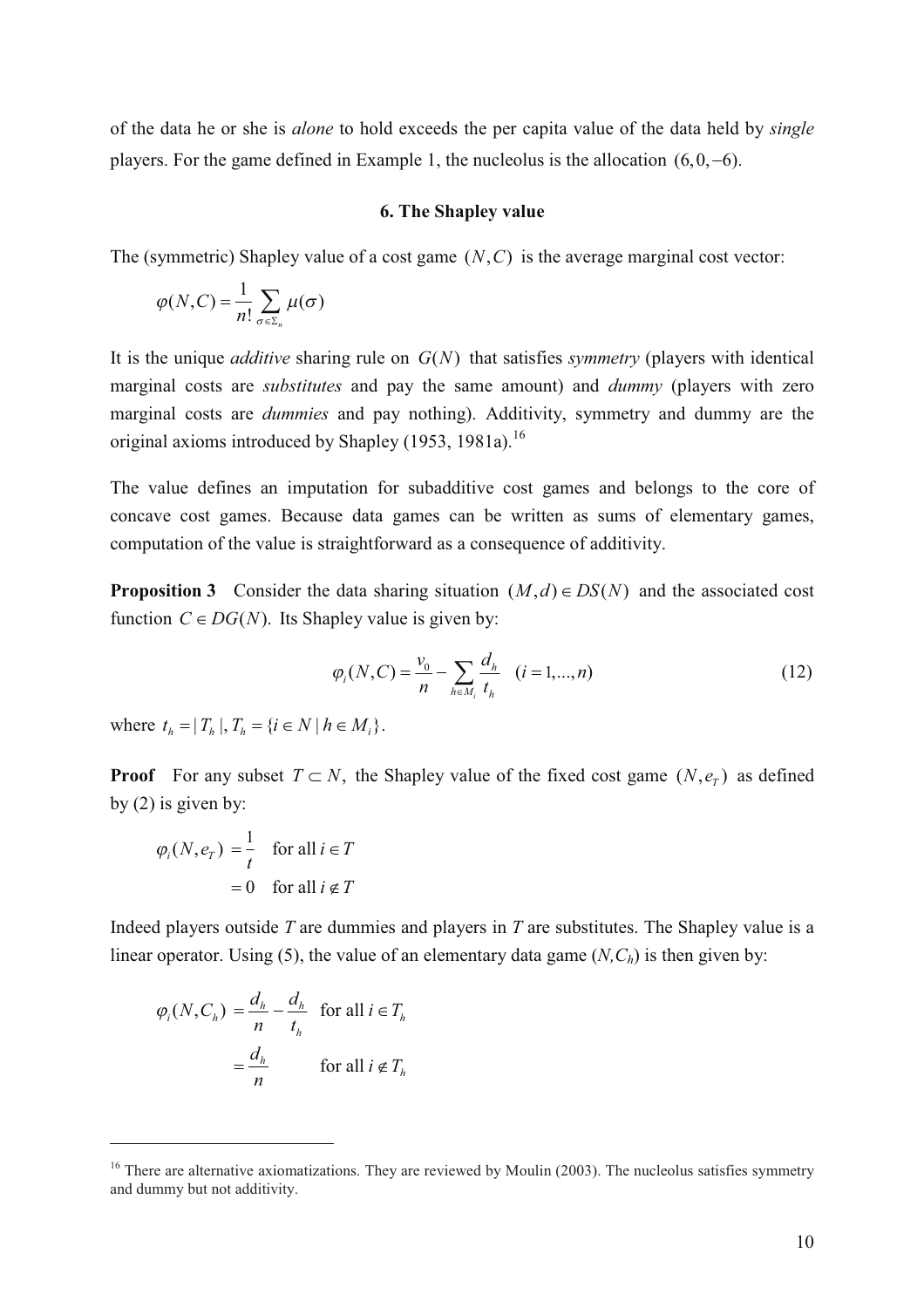Knowing that data games can be written as a sum of elementary data games, the value of the data game  $(N, C)$  is given by (12) as a consequence of additivity.  $\bullet$ 

Hence the value of the complete data set is uniformly allocated among all players and the value of each data is uniformly redistributed to the players holding it. In Example 1, the Shapley value is the allocation  $(9,-1.5,-7.5)$  to be compared to the allocation  $(6,0,-6)$  derived from the nucleolus.

**Remark 1** According to the Shapley value, what a player receives decreases with the number of players holding the same data. Furthermore, that amount increases with the value of the data he or she holds. The same is true for the nucleolus (10) but only with respect to the data that player is alone to hold.

#### **7. The asymmetric Shapley value**

The *weighted* Shapley value allows asymmetries between players to be taken into account. 17 We denote by  $(w_1, ..., w_n)$  the weights assigned to players. At this stage we assume that  $w_i > 0$ for all  $i \in N$ . The case where some players are assigned a *zero weight* will be considered later.

In a cost allocation context,  $w_i$  determines the share of player *i* in a fixed cost i.e.

$$
\varphi_i(N, C, w) = \frac{w_i}{w(N)} F
$$
  $(i = 1, ..., n)$ 

for the game  $(N, C)$  defined by  $C(S) = F$  for all  $S \subset N$ ,  $S \neq \emptyset$ . More generally, the value of a fixed cost game  $(N, e_T)$  is given by:

$$
\varphi_i(N, e_T, w) = \frac{w_i}{w(T)} \quad \text{for all } i \in T
$$

$$
= 0 \qquad \text{for all } i \notin T
$$

where  $w(T)$  is the weight of coalition *T*. The symmetric case corresponds to  $w_i = 1$ . Using (5), the value of the elementary data game  $(N, C_h)$  associated with weights  $(w_1, ..., w_n)$  is given by:

$$
\varphi_i(N, C_h, w) = \frac{w_i}{w(N)} d_h - \frac{w_i}{w(T_h)} d_h \quad \text{for all } i \in T_h
$$

$$
= \frac{w_i}{w(N)} d_h \quad \text{for all } i \notin T_h
$$

<sup>&</sup>lt;sup>17</sup> Weighted values were introduced in Shapley's Ph.D. dissertation and have been later axiomatized by himself (1981b) in a cost allocation context and by Kalai and Samet (1987). The set of all weighted values contains the core and a cost game is concave *if and only if* the set of weighted values and the core coincide. See Monderer, Samet and Shapley (1992).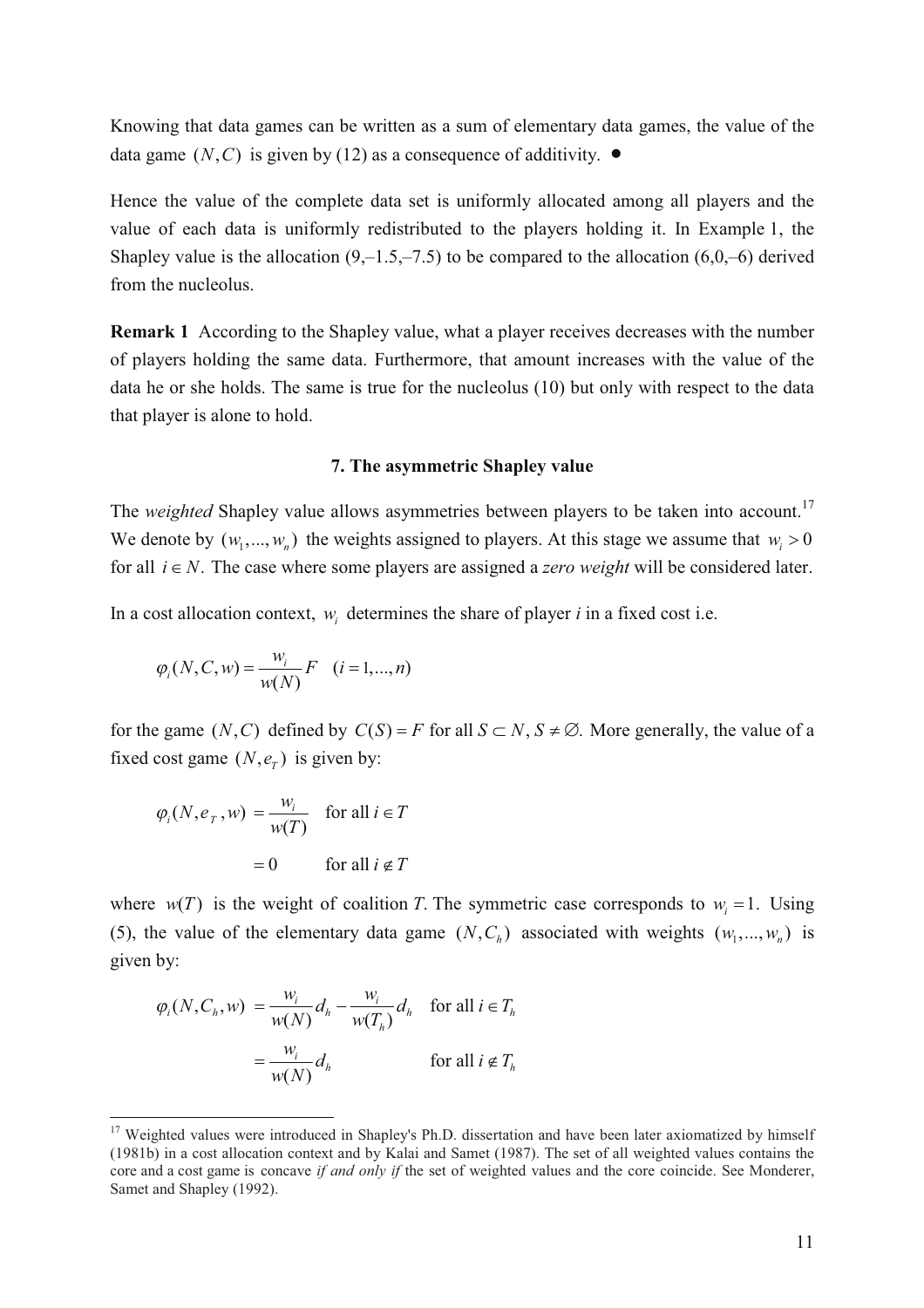**Remark 2** We observe that, for a given data *h*, the ratio between what two players in *T<sup>h</sup>* pay or receive is equal to their weight ratio. The same applies to players outside  $T_h$ :

$$
\frac{\varphi_i(N, C_h, w)}{\varphi_j(N, C_h, w)} = \frac{w_i}{w_j} \text{ for all } i, j \in T_h \text{ or for all } i, j \notin T_h
$$

The following proposition is an immediate consequence of additivity.

**Proposition 4** Consider the data sharing situation  $(M,d) \in DS(N)$  and the associated cost function  $C \in DG(N)$ . Given *positive* weights  $(w_1, ..., w_n)$ , the weighted Shapley value of the data game  $(N, C)$  associated to the data sharing situation  $(M, d)$  is given by:

$$
\varphi_i(N, C, w) = \frac{w_i}{w(N)} v_0 - \sum_{h \in M_i} \frac{w_i}{w(T_h)} d_h \quad (i = 1, ..., n)
$$
\n(13)

In Example 1, the value associated with the weights  $(1, 1, 2)$  is given by the allocation  $(6.75,-2.25,-4.5)$  to be compared to the allocation  $(9,-1.5,-7.5)$  under equal weights.

The weighted value is not necessarily monotonic with respect to weights. What a player pays may well decrease while his or her weight increases. Monderer, Samet and Shapley (1992) have shown that concavity is actually a *necessary and sufficient* condition for monotonicity.

So far we have considered the case where weights are positive. A zero weight can be assigned to players who hold data but are not interested in completing their data set. Let  $Z_w = \{ i \in N \mid w_i = 0 \}, Z_w \neq N$ , denote the set of zero weight players. Consider the sequences  $(w^{\vee})$  defined by  $w_i^{\vee} = w_i$  for all  $i \in N \setminus Z_w$  and  $w_i^{\vee} \to 0$  for all  $i \in Z_w$ . Then players' permutation in which a zero weight player precedes a nonzero weight player has a zero probability limit. 18

As a consequence, we have the following proposition.

**Proposition 5** Zero weight players are compensated for a data they hold *if and only if* no player with positive weight holds the same data.

In particular, if a data is held exclusively by a single zero weight player, he or she receives the total value of his or her data. If a data is held exclusively by several zero weight players, the way they share the value of the data is indeterminate. If there is no reason to discriminate among zero weight players, we may restrict ourselves to sequences  $(w<sup>v</sup>)$  where  $w_i^v = t^v \to 0$  for all  $i \in Z_w$ .

<sup>&</sup>lt;sup>18</sup> For more details, see Dehez (2011) where the weighted Shapley value is axiomatized along the lines proposed by Shapley (1981b).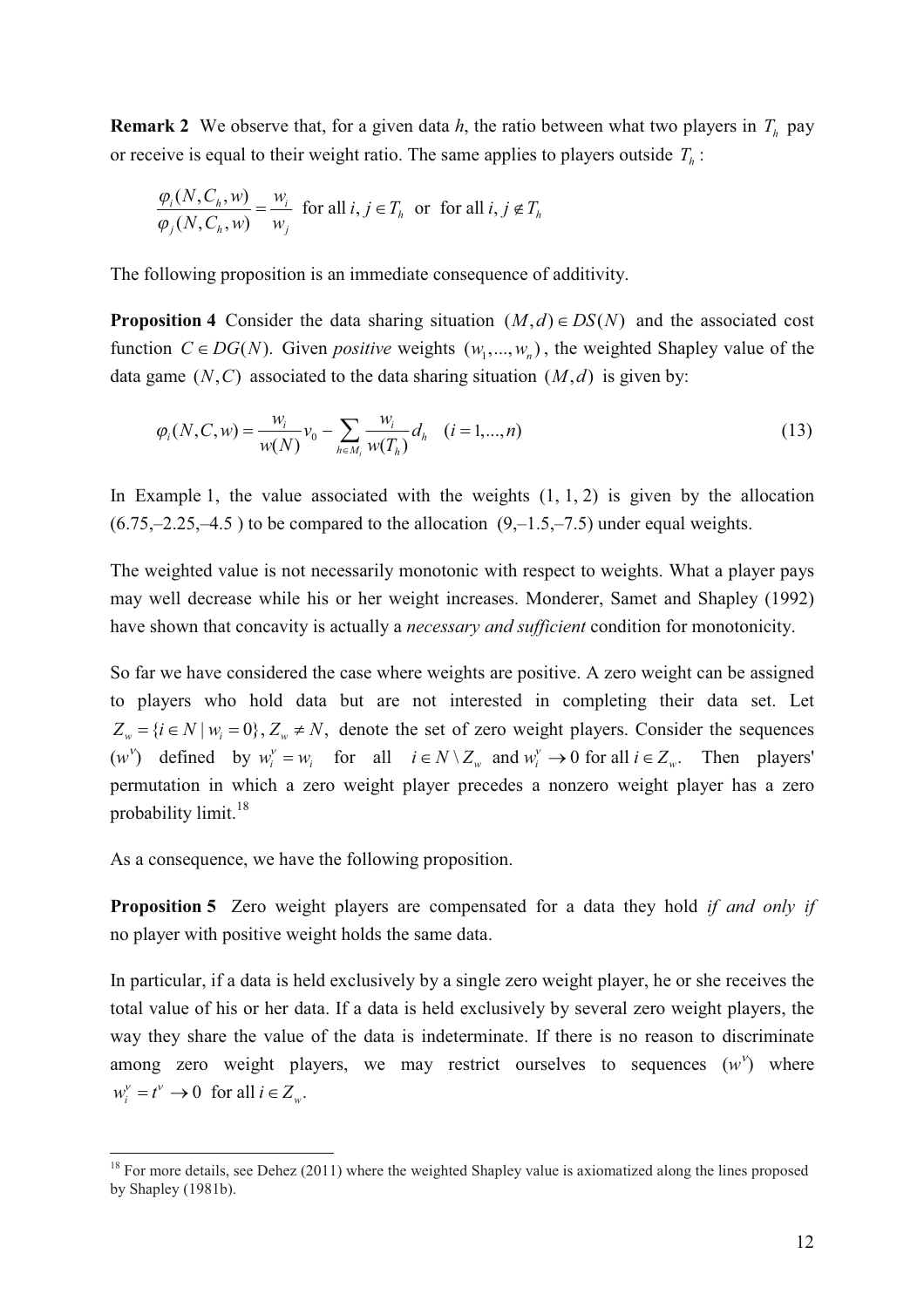The resulting value of an elementary game  $(N, C_h)$  is then unchanged for positive weight players while, for zero weight players, we get:

$$
\varphi_i(N, C_h, w) = -\frac{d_h}{u_h} \quad \text{if } T_h \subset Z_w
$$

$$
= 0 \qquad \text{otherwise}
$$

where  $u_h$  is the number of zero weight players holding data  $h$ . Hence we have:

$$
\varphi_i(N, C, w) = -\sum_{h \in M_i \atop T_h \subset Z} \frac{1}{u_h} d_h \text{ for all } i \in Z_w
$$

#### **8. Accounting rules**

There exist various accounting rules for dividing joint costs. The simplest ones are based on players' marginal costs with respect to the grand coalition:

$$
\theta_i(N, C, \alpha) = MC_i + \alpha_i (C(N) - \sum_{j=1}^n MC_j) \quad (i = 1, ..., n)
$$
\n(14)

where the weights  $\alpha$  belong to the unit simplex  $\Delta_n$  and  $MC_i = C(N) - C(N\lambda i)$  is the "separable" cost" of player *i*. Weights may be exogenously given or may depend on the cost function. 19

We shall restrict our attention to the case where weights are exogenous.  $\theta$  is then an *additive* (actually linear) rule that does not satisfy the dummy axiom. If weights are equal, it satisfies the symmetry axiom and (14) defines the "equal charge" sharing rule.

**Proposition 6** Consider the data sharing situation  $(M,d) \in DS(N)$  and the associated cost function  $C \in DG(N)$ . If  $\overline{M}_0 = \emptyset$ ,  $\theta(N, C, \alpha) = 0$ . If instead  $\overline{M}_0 \neq \emptyset$ , the weighted charge accounting rule (14) leads to the following allocation:

$$
\theta_i(N, C, \alpha) = \alpha_i \overline{v}_0 - \overline{v}_i \quad (i = 1, \dots, n)
$$
\n(15)

**Proof** This is an immediate consequence of the equations  $MC_i = -C(N \setminus i) = -\overline{v_i}$  for all  $i = 1,...,n$ .  $\bullet$ 

**Corollary 2** Applied to data games, the weighted charge accounting rule (15) defines a core allocation *for any choice of weights*. Furthermore the *equal* charge rule defines an allocation that coincides with the nucleolus (10).

<sup>19</sup> Other accounting rules use endogenous weights like for instance the "*separable costs remaining benefits*" rule (SCRB). They are reviewed by Béal et al. (2010) and applied to REACH data sharing.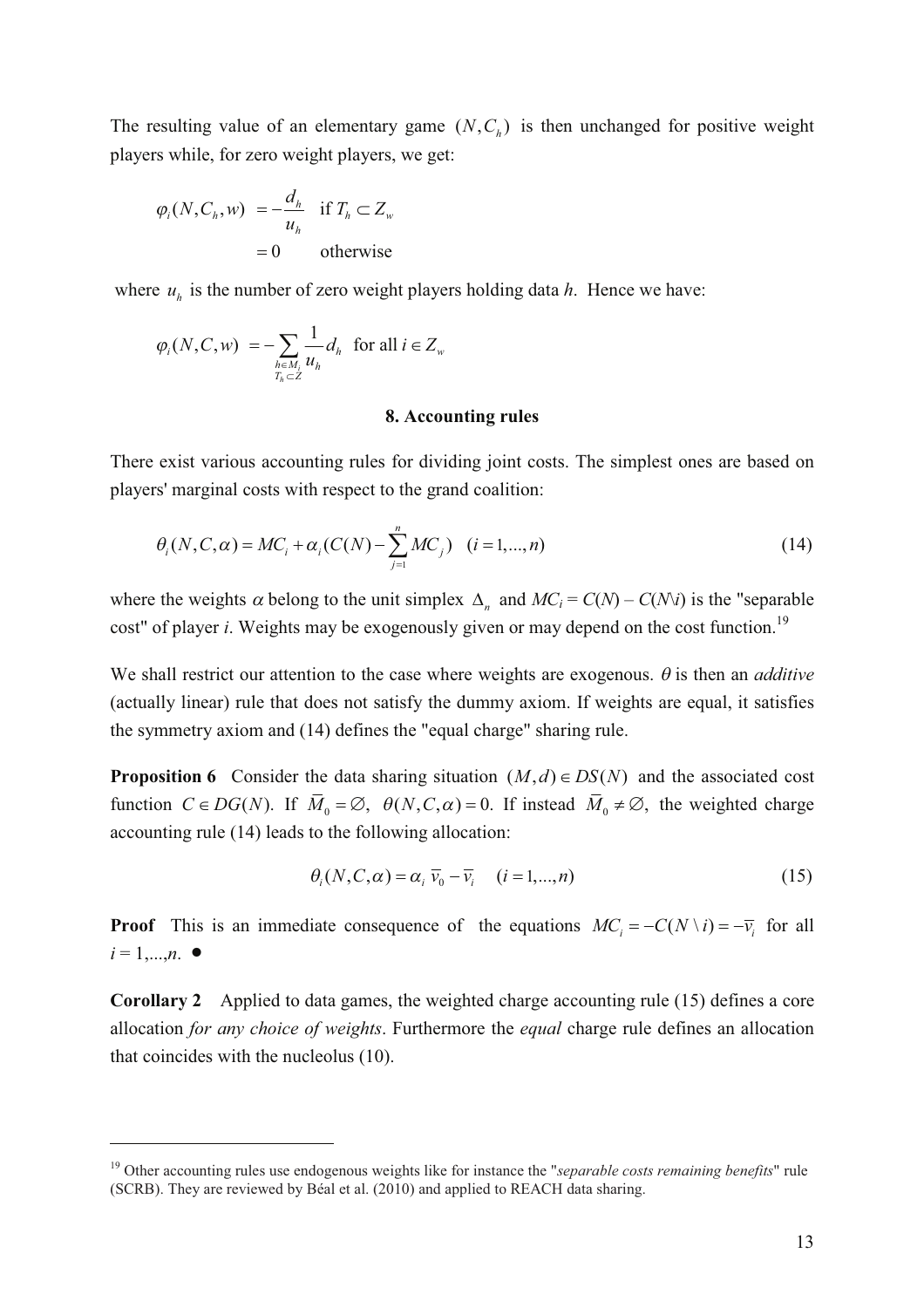Actually, the core being the convex hull of its vertices (8), it can alternatively be defined as:

$$
\mathbb{C}(N, C) = \{ y \in \mathbb{R}^n \mid y = \theta(N, C, \alpha), \ \alpha \in \Delta_n \}
$$

i.e. weights can be associated to core allocations and vice-versa.

#### **9. A particular case: partition data games**

As explained in the introduction, the case where data sets form a partition of the complete data set  $M_0$  is of particular interest:  $M_i \bigcap M_j = \emptyset$  for all  $i \neq j$  and each data can then be associated to a single player i.e. the  $T_h$ 's are singletons. Furthermore,  $\overline{M}_i = M_i$  and  $\overline{v}_i = v_i$  for all  $i = 0,1,...,n$ . As a consequence, a "partition" data game  $(N, C)$  can simply be written as:

$$
C(S) = v_0 - \sum_{i \in S} v_i \text{ where } v_i = \sum_{h \in M_i} d_h.
$$

The surplus game  $(N, V)$  associated to the partition data game  $(N, C)$  as defined by (1) is given by:

$$
V(S) = (s-1)v_0 \text{ for all } S \neq \emptyset
$$
 (16)

It is a symmetric game.

**Example 2** Consider the data sharing situation involving 3 players and defined by the data sets  $M_1 = \emptyset$ ,  $M_2 = \{1\}$  and  $M_3 = \{2,3\}$ . Given the cost vector  $d = (6, 9, 12)$ , the data game  $(N, C)$  and associated surplus game  $(N, V)$  are defined by:

$$
C(1) = v_0 = 27
$$
  
\n
$$
C(2) = C(12) = d_2 + d_3 = 21
$$
  
\n
$$
C(3) = C(13) = d_1 = 6
$$
  
\n
$$
C(23) = C(123) = 0
$$
  
\n
$$
V(1) = V(2) = V(3) = 0
$$
  
\n
$$
V(12) = V(13) = V(23) = 27
$$
  
\n
$$
V(123) = 54
$$

Data games are in general not concave, as shown by Example 1.

**Lemma 2** Partition data games are concave.

**Proof** We first show that an elementary data game  $(N, C_h)$  such that  $T_h = \{i\}$  for some  $i \in N$ is concave. Consider two coalitions *S* and *T*. If they have a non-empty intersection, we have:

$$
C(S \cup T) + C(S \cap T) - C(S) - C(T) = 0
$$

whether  $i \in S \cup T$  or not. If instead *S* and *T* are disjoint coalitions,  $C(S \cap T) = 0$  and

$$
C(S \cup T) - C(S) - C(T) = -d_h < 0
$$

whether  $i \in S \cup T$  or not. As sum of concave games, a partition data game is concave.  $\bullet$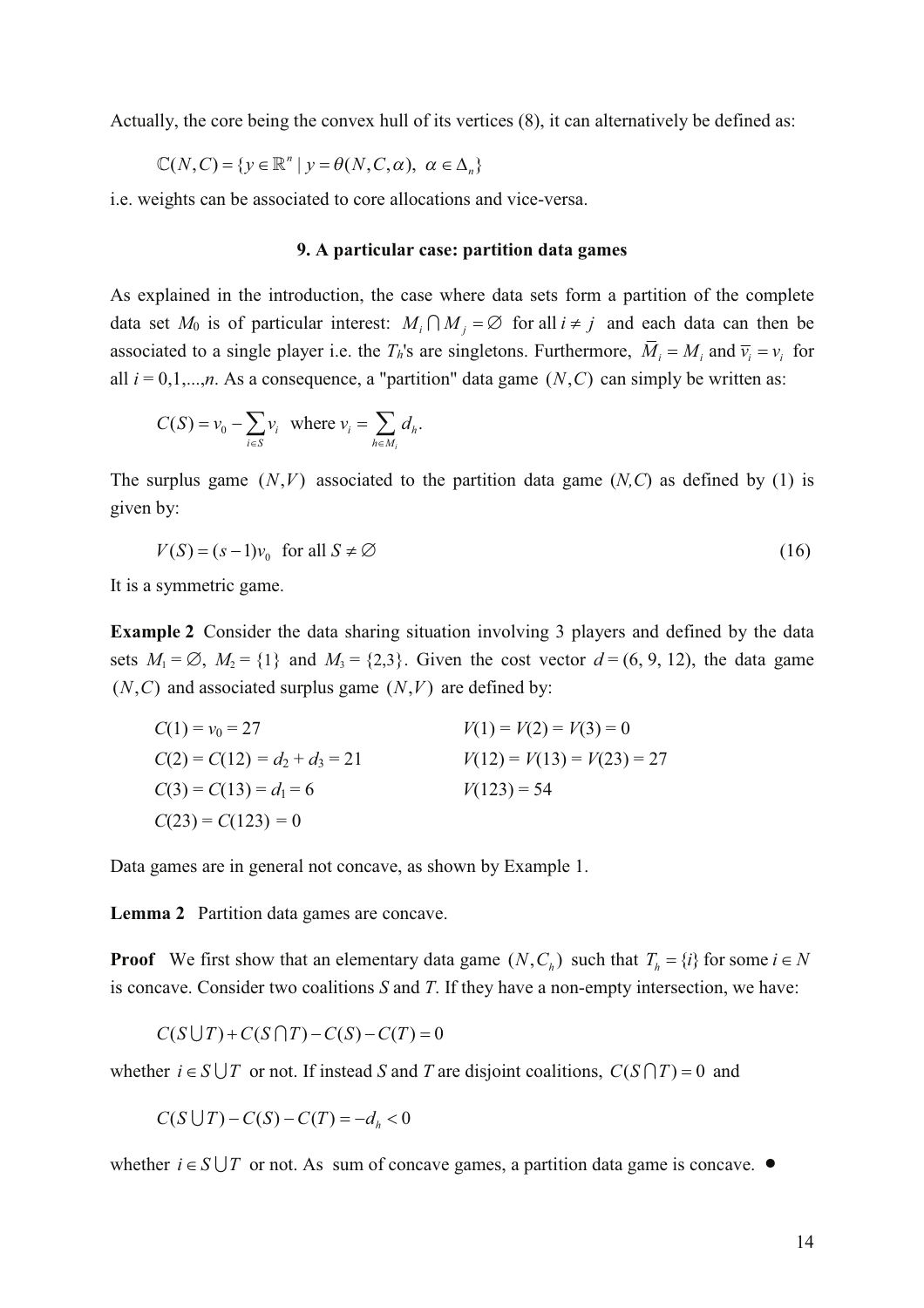The surplus game defined by (16) being symmetric, *equal division* is the natural allocation under "equal treatment of equals". Each player then receives an equal share of the total surplus:

$$
x_i = \frac{1}{n} \nu(N) = \frac{1}{n} (n-1) \nu_0
$$

Using (6), the corresponding cost allocation is given by:

$$
y_i = C(i) - x_i = C(i) - \frac{1}{n}(n-1)v_0 = \frac{v_0}{n} - v_i
$$

Applied to Example 2, we get  $y = (9,3,-12)$ : player 3 is compensated by the other two players.

**Proposition** 7 The Shapley value and the nucleolus of a partition data game coincide with the equal division allocation.

**Proof** This is an immediate consequence of the fact that both the Shapley value and the nucleolus are sharing rules satisfying the symmetry axiom (equal treatment of equals).  $\bullet$ 

Alternatively, we observe that in the partition case there are *n distinct* marginal cost vectors  $(\mu_1,...,\mu_n)$ , each with multiplicity  $(n-1)!$  where  $\mu_i$  is the marginal cost vector corresponding to the permutations where player *i* is *first*. By concavity, the core is the ployhedron whose vertices are the marginal cost vectors i.e.  $\mu^i = \pi^i$  where  $\pi^i$  is obtained by replacing  $v_i$  by  $\bar{v}_i$ in (8). Proposition 7 then follows from the definition of the Shapley value as the average marginal cost vector.

**Proposition 8** In the partition case, the weighted charge accounting rule (15) coincide with the weighted Shapley value (17), when weights are positive and satisfy  $w_i = \alpha_i$  for all  $i \in N$ .

**Proof** Using (13), the asymmetric Shapley value of a partition data game is given by:

$$
\varphi_i(N, C, w) = \frac{w_i}{w(N)} v_0 - v_i \quad (i = 1, ..., n)
$$
\n(17)

Indeed  $w(T_h) = w_i$  for all  $h \in M_i$  in the partition case.  $\bullet$ 

#### **10. Concluding remarks**

The question that comes up immediately concerns the choice of the sharing method – outside the partition case – between the nucleolus or the Shapley value. The nucleolus is a core allocation: no coalition can improve upon the proposed compensations. At the same time, the core restricts the extend of these compensations: only the data held by single players, if any,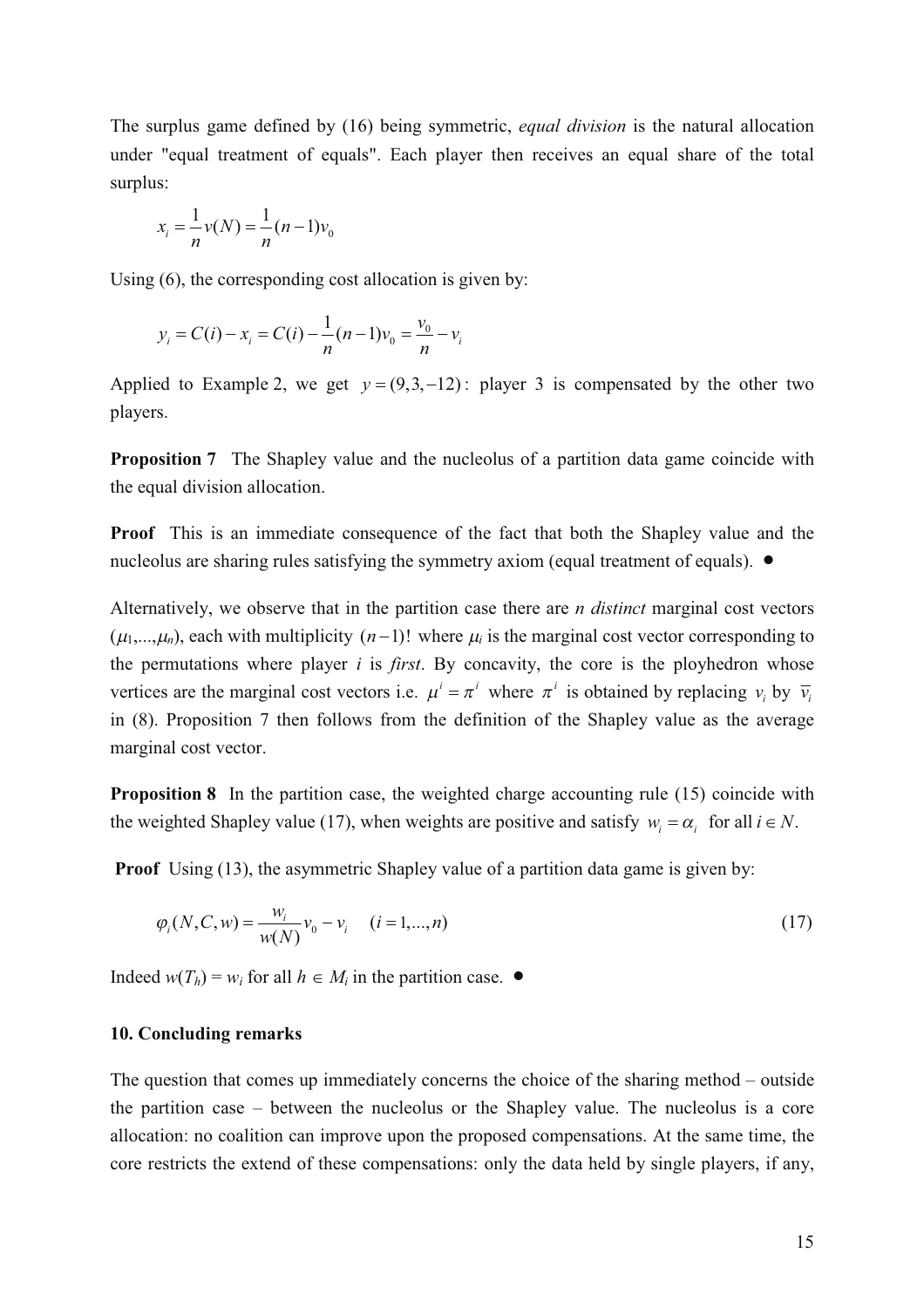enter into account. The Shapley value instead takes into account the entire data distribution and compensates players for data they are not alone to hold. This seems to be fairer. The problem is that some coalitions may challenge the resulting allocation. Should it be a reason to dismiss the Shapley value as a compensation mechanism? Not necessarily because what the core suggests may be unacceptable as the following example shows. Consider a situation where only two players hold data, say players *n* and *n*-1, and their data sets differ only by a single data, say data 1:

$$
M_i = \emptyset
$$
  $(i = 1,...,n-2), M_{n-1} = \{2,...,m\}$  and  $M_n = \{1,...,m\}$ 

In this case, the core imposes that only player *n* may be compensated with an amount not exceeding  $d_1$  – the value of the missing data – while all the other players including player  $n-1$  may be asked to pay up to  $d_1$ . The nucleolus goes further by imposing that the  $n-1$  first players pay the same amount, namely  $d_1/n$ . This is to be compared with the allocation derived from the Shapley value. Using (12) we get:

$$
y_i = \frac{v_0}{n} \quad (i = 1, ..., n - 2)
$$
  
\n
$$
y_{n-1} = \frac{v_0}{n} - \sum_{h=2}^{m} \frac{d_h}{2} = -\frac{n-2}{2n}v_0 + \frac{d_1}{2}
$$
  
\n
$$
y_n = \frac{v_0}{n} - \sum_{h=2}^{m} \frac{d_h}{2} - d_1 = -\frac{n-2}{2n}v_0 - \frac{d_1}{2}
$$

It is definitely more acceptable: players without data pay the per capita value of the complete data set while players *n* and  $n-1$  are both compensated, the difference between what they receive being precisely equal to the value of the missing data.

In actual cost sharing problems, like the one faced by the European chemical industry, there must be an agreement on the compensation formula *and* on the costs parameters.<sup>20</sup> Reaching a consensus on the cost parameters is clearly the most difficult part, in particular because under the Shapley value or the nucleolus, we know from Remark 1 that what a player pays decreases with the value of the data he or she holds. One should however keep in mind that these parameters measure the present cost of *reproducing* the data and not the actual cost that has been sunk in the past.

We have assumed that the data needed were all held by some players. There is actually no loss of generality in doing so. Indeed, if this was not the case, the value of the data not previously held is a fixed cost: any coalition has to acquire these data and support the cost.

<sup>&</sup>lt;sup>20</sup> In that framework the firms are typically of different sizes and an agreement on weights must then also be reached. These are the weights that would be used to share the cost of *additional* data.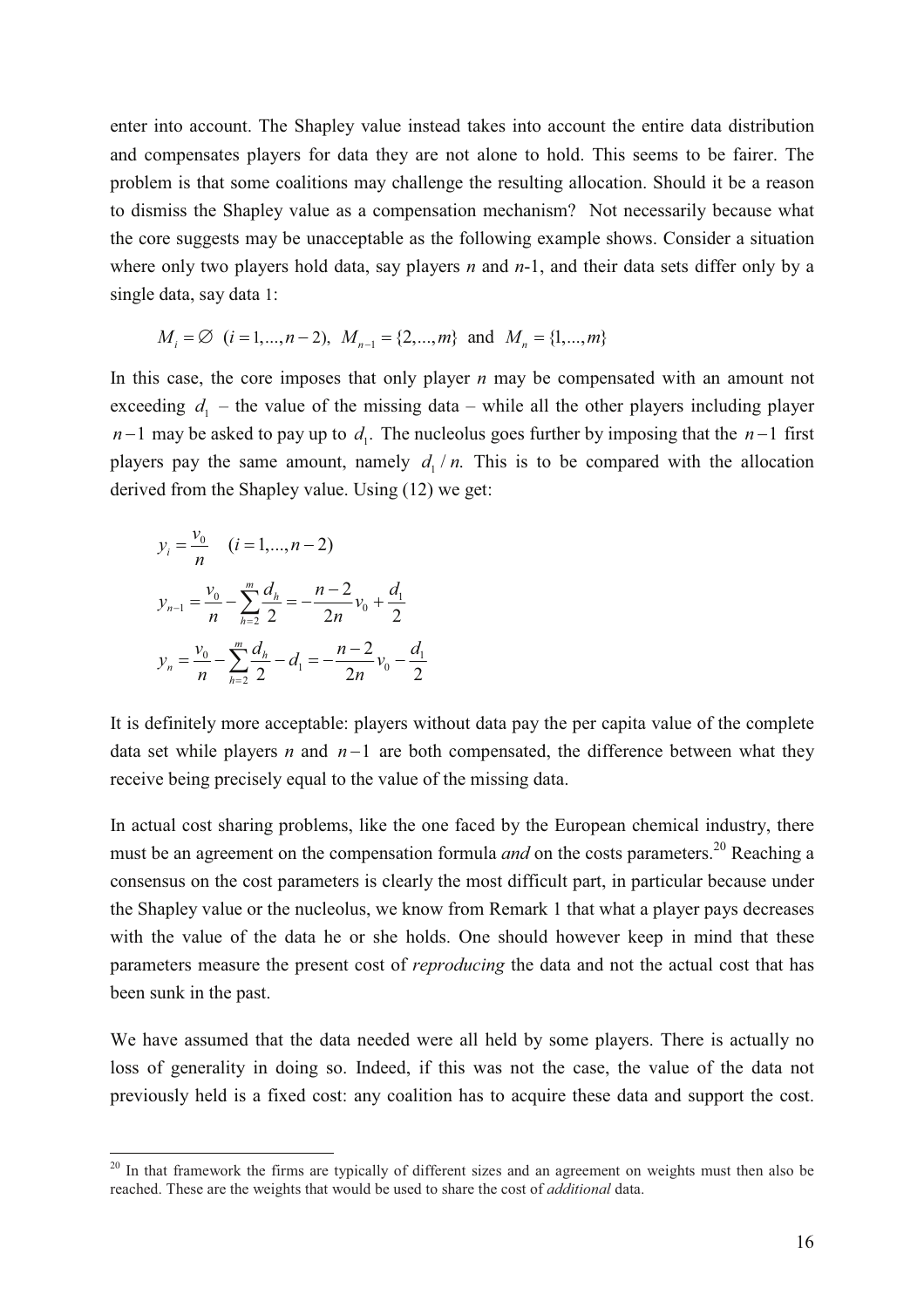That fixed cost would then be distributed uniformly or, possibly, according to some given weights.

Our analysis covers data sharing situations where data sets are *nested*. It has not considered explicitly because it hardly applies to actual data sharing situations. One possible illustration could be a situation where firms are running R&D programs that are at different stages of development. In the nested case,  $M_i \subset M_{i-1}$  for  $i = 2,...,n$  and  $M_1 = M_0$ . Defining  $c_i = v_0 - v_i$ the associated data game is given by:

$$
C(S) = Min_{i \in S} c_i
$$

where the  $c_i$ 's satisfy  $c_i \ge c_{i-1}$  and  $C(N) = c_1$ . This is a kind of "reverse" airport game that has been applied to the provision of indivisible public goods by Dehez (2010), a context in which the nucleolus appears to be a more appropriate solution than the Shapley value.

Beyond the Shapley value and the nucleolus, it would be interesting to study other cooperative solution concepts like for instance the *tau-value* introduced by Tijs (1987). About the axiomatization of the Shapley value on the set of data sharing situations, we observe that no player can be a dummy in a data game except in the trivial situation where all players hold the complete data set. Béal et al. (2010) have proposed an alternative axiom that characterizes the Shapley value together with efficiency, symmetry and additivity (properly defined). An alternative and simple axiom could be the following: for all  $(M, d) \in DS(N)$  such that  $M_i = \emptyset$  or  $M_i = M_0$  for all *i*,

$$
M_i = \varnothing
$$
 implies  $\varphi_i(N, M, d) = \frac{v_0}{n}$ 

It says that in situations where players either hold no data or hold the complete data set, players without data are asked to contribute the per capita cost of the complete data set. Interestingly, replacing  $v_0/n$  by  $\overline{v}_0/n$  defines the nucleolus.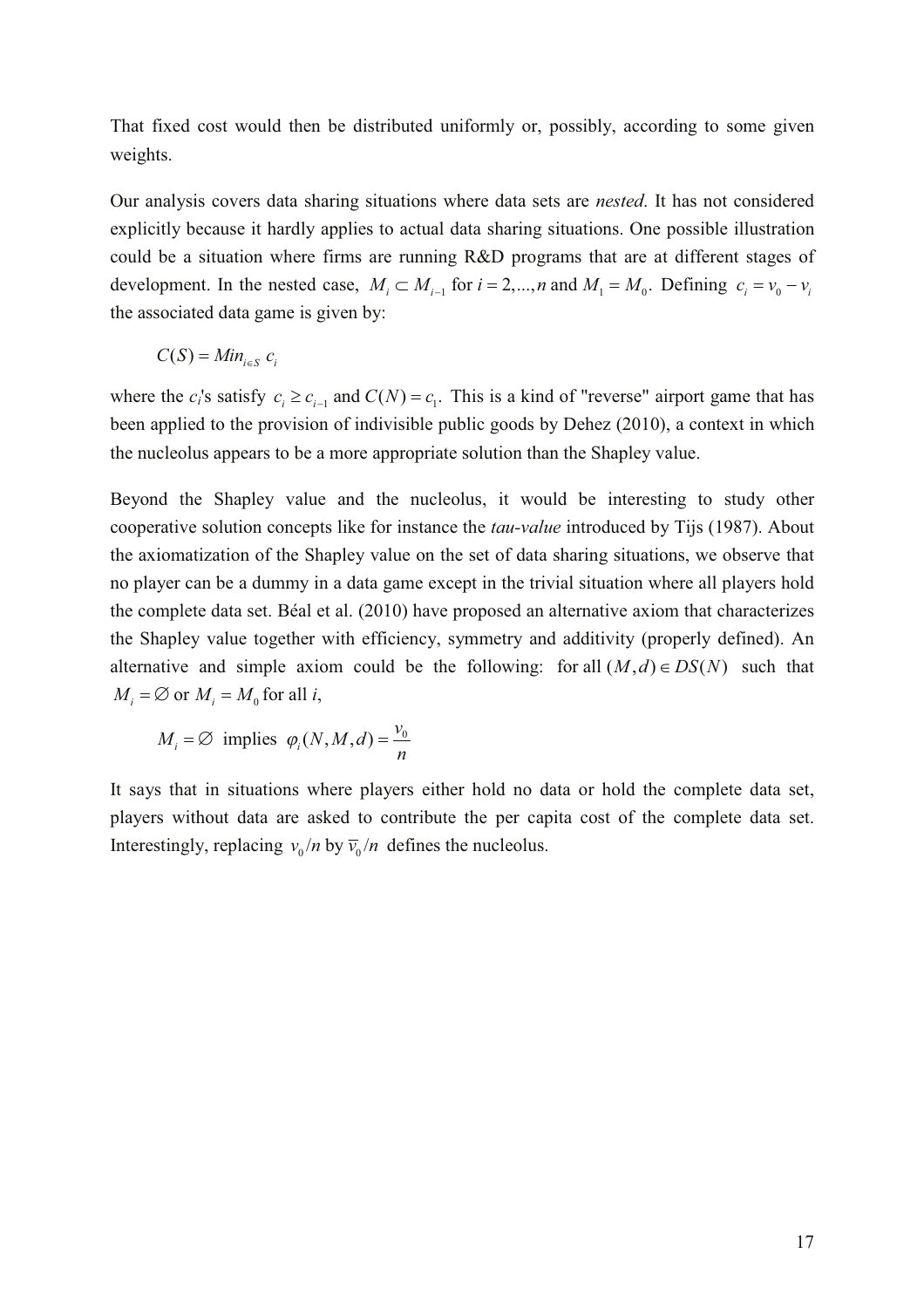#### **References**

Béal, S., M. Deschamps, J.T. Ravix and O. Sautel (2010) "Les informations exigées par la législation REACH: analyse du partage des coûts" Mimeo, Université de Saint-Etienne.

Dehez, P. (2011) "Allocation of fixed costs: Characterization of the (dual) weighted Shapley value", revised CORE Discussion Paper 2009-35, to appear in *International Game Theory Review.*

Dehez, P. (2010) "Cooperative provision of public goods" CORE Discussion Paper 2010/26.

Drèze, J.H. (1980) "Public goods with exclusion" Journal of Public Economics 13, 5-24.

Driessen, T. (1985) "Properties of 1-convex n-person games" OR Spectrum 7, 19-26.

Faulhaber, G. (1975) "Cross-subsidization: pricing in public enterprises" American Economic Review 65, 966-977.

Gillies, D.B. (1953) "Some theorems on n-person games" PhD Thesis, University of Princeton.

González-Díaz, J. and E. Sánchez-Rodríguez (2007) "A natural selection from the core of a TU game: the core-center" International Journal of Game Theory 36, 27-46.

Grünbaum, B. (2003) Convex Polytopes, Springer Verlag: Berlin.

Kalai, E. and D. Samet (1987) "On weighted Shapley values, International" Journal of Game Theory 16, 205-222.

Katz, M.L. (1995) "Joint ventures as a mean of assembling complementary inputs" Group Decision and Negotiation 4, 383-400.

Maschler, M., B. Peleg and L.S. Shapley (1972) "The kernel and bargaining set for convex games" International Journal of Game Theory 1, 73-93.

Maschler, M., B. Peleg and L.S. Shapley (1979) "Geometric properties of the kernel, nucleolus and related solution concepts" Mathematics of Operations Research 4, 303-338.

Monderer, D., D. Samet and L.S. Shapley (1992) "Weighted values and the core" International Journal of Game Theory 21, 27-39.

Moulin, H. (1988) Axioms of Cooperative Decision Making, Cambridge University Press: Cambridge.

Moulin, H. (1995) Cooperative Microeconomics, Princeton University Press: Princeton.

Moulin, H. (2003) Fair Division and Collective Welfare, The MIT Press: Cambridge.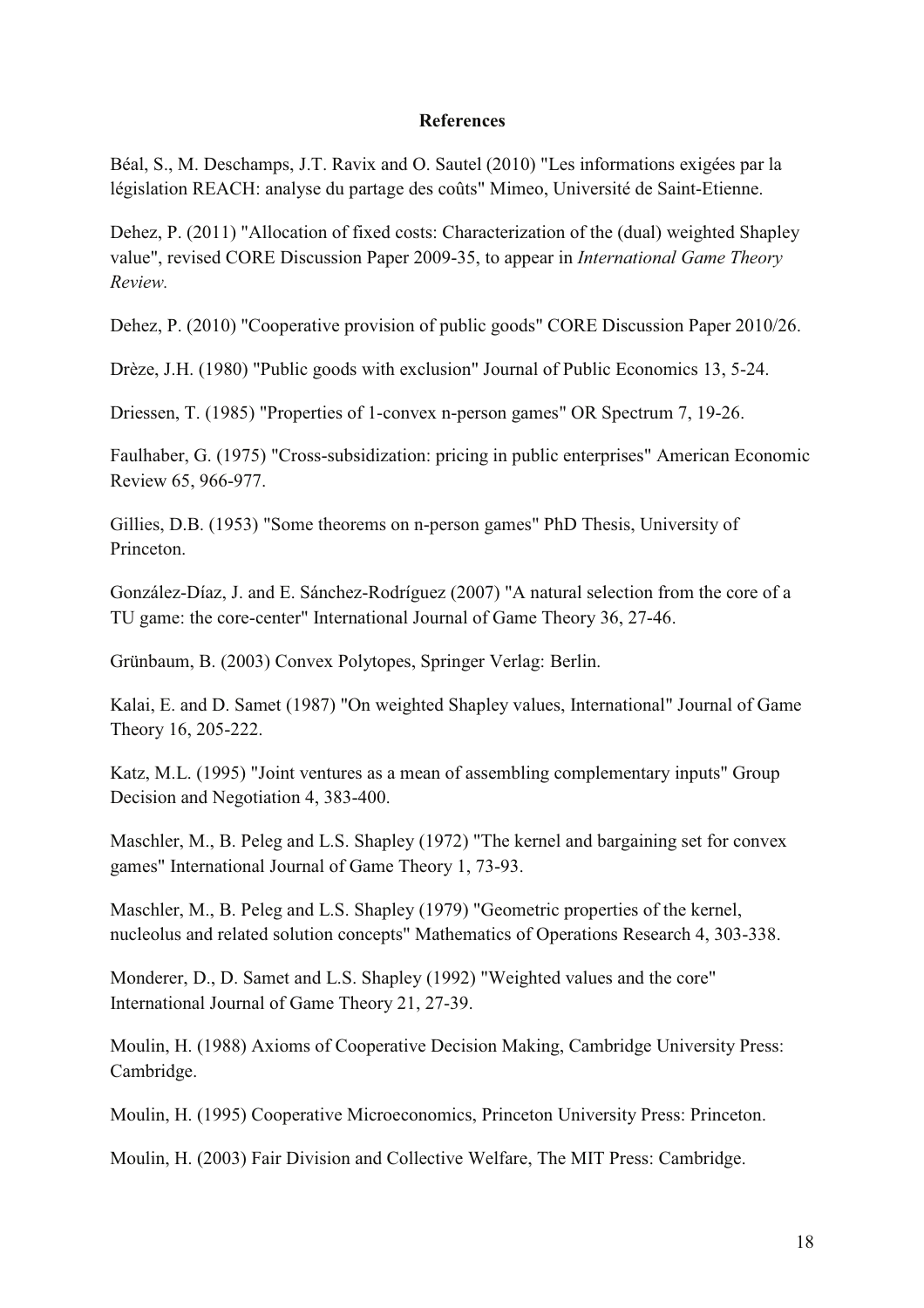Muto, S., J. Potters and S. Tijs (1989) "Information market games" International Journal of Game Theory 18, 209-226.

Shapley, L.S. (1953) "A value for n-person games" in Contributions to the Theory of Games II by H. Kuhn and A.W. Tucker, Eds., Princeton University Press: Princeton, 307-317.

Shapley, L. S. (1971) "Cores of convex games" International Journal of Game Theory 1, 11- 26.

Shapley, L.S. (1981a) "Valuation of games" in Game Theory and its Applications by W.F. Lucas, Ed., Proceedings of Symposia in Applied Mathematics 24, American Mathematical Society: Providence - Rhode Island, 55-68.

Shapley, L.S. (1981b), Discussion comments on "Equity considerations in traditional full cost allocation practices: An axiomatic approach", in Joint Cost Allocation, by S. Moriarity, Ed., Proceeding of the University of Oklahoma Conference on Costs Allocations, Center for Economic and Management Research, University of Oklahoma, 131-136.

Schmeidler, D. (1969) "The nucleolus of a characteristic function game" SIAM Journal of Applied Mathematics 17, 1163-1170.

Tijs, S.H. (1987) "An axiomatization of the tau-value" Mathematical Social Sciences 13, 177- 181.

Weber, R.J. (1988) "Probabilistic values for games", in The Shapley Value. Essays in Honor of Lloyd Shapley by A. Roth, Cambridge University Press: Cambridge, 101-119.

Young, H.P. (1985) Cost Allocation: Methods, Principles, Applications, North-Holland: Amsterdam.